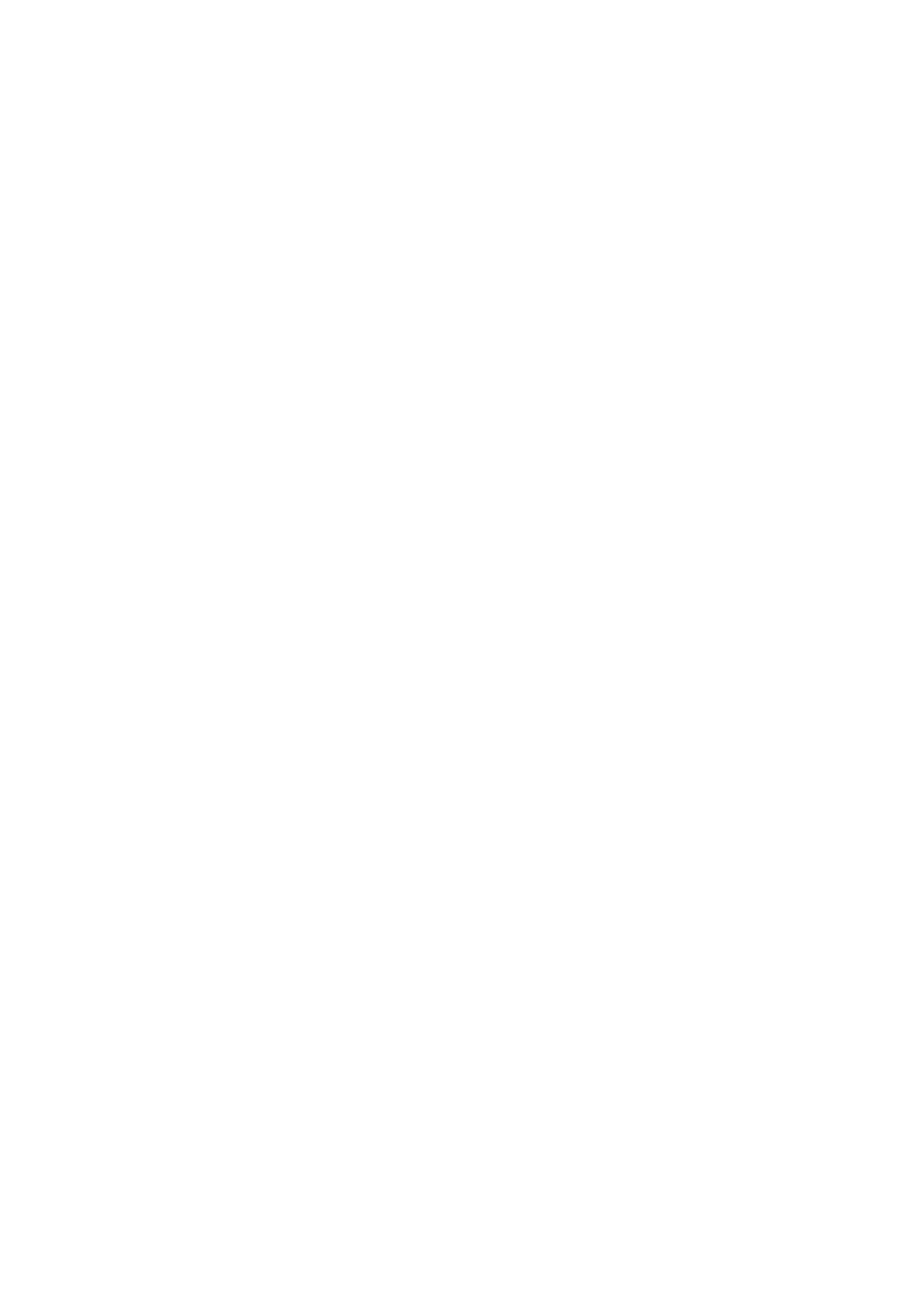## **1. INTRODUCTION**

1. The 1<sup>st</sup> Offshore Protocol Working Group Meeting was convened in Valletta, Malta on the 13 and 14 June 2013, pursuant to the Decision IG.  $20/12$  of the 17<sup>th</sup> Ordinary Meeting of the Contracting Parties to the Barcelona Convention (Paris, France, 8 -10 February 2012).

#### **2. ORGANIZATION OF THE MEETING**

- 2. The main objectives of the Meeting were:
	- a) To examine recognized international best practices and regulations relevant for the implementation of the Offshore Protocol;
	- b) To share experience on existing practical measures in place in the Mediterranean countries with regard to Offshore activities,
	- c) To provide recommendations in view of the drafting of the Action Plan requested by Decision IG.20/12

#### **2.1. Facilitators and speakers**

3. In order to achieve the objectives outlined above, the Meeting Programme was prepared by the Regional Marine Pollution Emergency Response Centre for the Mediterranean Sea (REMPEC). The meeting beneficiated from the experience of representatives from the European Commission Directorate General Environment, the OSPAR Commission, the United Kingdom Health Safety Executive (HSE), the Italian Ministry of Economic Development, the International Association of Oil and Gas Producers (OGP), Det Norske Veritas (DNV), Noble Energy International Limited and Mabruk Oil Operations; and from the experience gained by the Government of Cyprus and Israel, first countries in the region having applied the obligations defined under the Offshore Protocol, in their national authorization procedure.

#### **2.2. Participants**

4. A total of forty-four (44) participants representing 14 Contracting Parties to the Barcelona Convention (Algeria, Croatia, Cyprus, European Union, France, Greece, Israel, Italy, Libya, Malta, Montenegro, Morocco, Spain and Turkey), International Organizations ( The International Maritime Organization - International Maritime Law Institute (IMLI), MAP's Partners (International Association of Oil and Gas Producers (OGP), the Global Oil and Gas Industry Association for Environmental and Social Issues (IPIECA), the Non-Governmental Organization Oceana, the International Centre of Comparative Law of the Environment (CIDCE)), other organizations (Institute for Sustainable Development and International Relations (IDDRI), and ENI Exploration and Production.

5. The final list of participants is reproduced in **Annex I** to the present report.

#### **2.3 Material**

6. The final Agenda of the Meeting as delivered may be found in **Annex II** of the present report.

7. The detailed list of documents provided to the participants is reported in **Annex III** of the present report. In addition, the following material was distributed to the participants: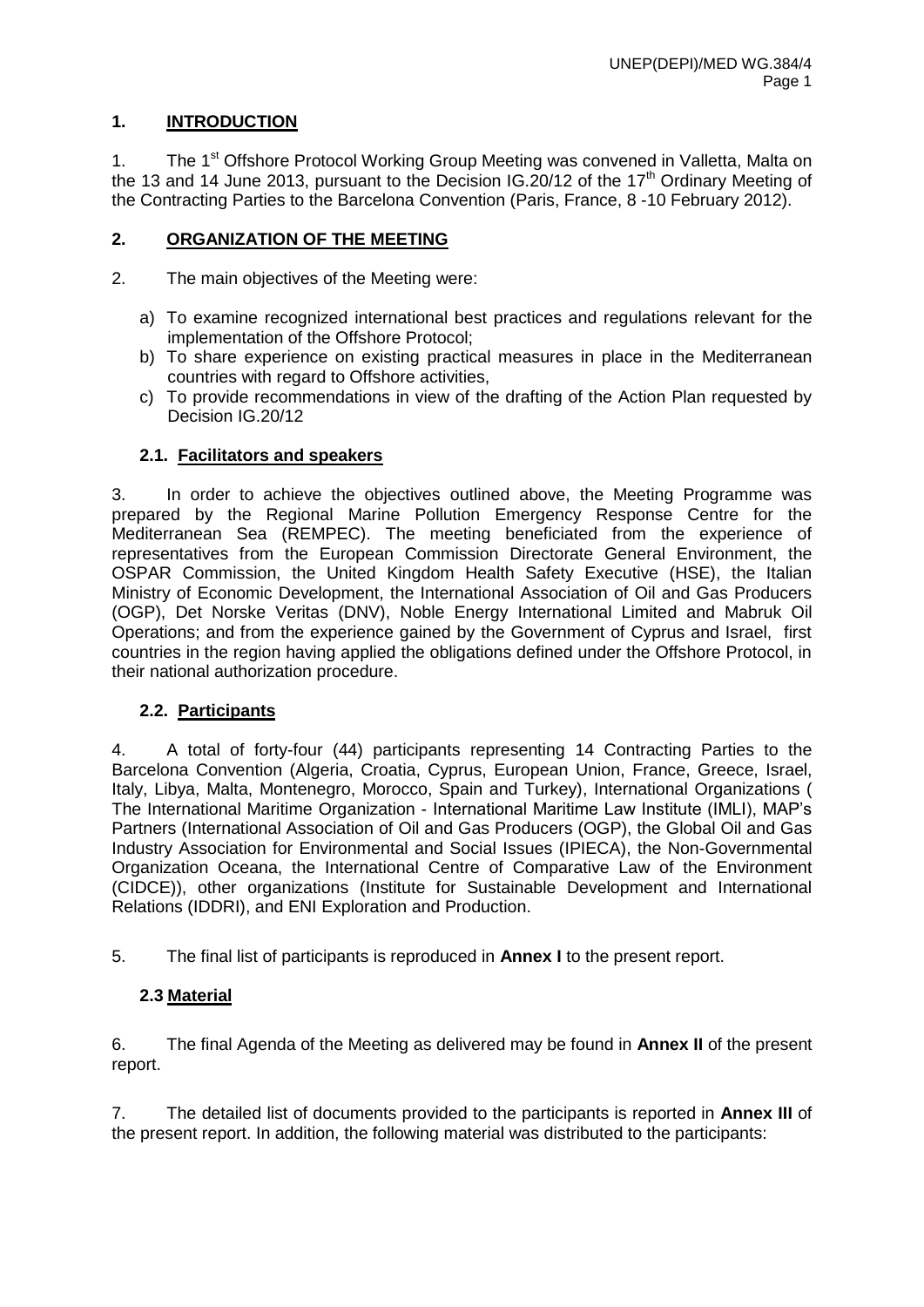- a) Clarkson Research Offshore Intelligent Monthly (May-2013) and Mediterranean Oil and Gas Activity and Concession Map;
- b) OSPAR Quality Status Report CD, Publication and Brochure

## **3. PROCEEDINGS OF THE MEETING**

8. The 1<sup>st</sup> Offshore Protocol Working Group Meeting was held in Malta between the 13 and 14 June 2013, in the Conference Room of the Grand Excelsior Hotel in Valletta, Malta, where most of the participants were also accommodated.

9. UNEP/MAP financed the Meeting through the EC funded Project Ecosystem Approach for the Management of Human Activities in the Mediterranean (EcAp) and the Mediterranean Trust Fund (MTF), whilst REMPEC supervised the preparation and implementation of the Meeting.

10. The composition of the secretariat is detailed in **Annex I**.

11. The meeting was delivered in English and French and simultaneous interpretation from one language to the other was provided.

## **AGENDA ITEM 1 AND 2: OPENING & ORGANIZATION OF THE MEETING**

12. The UNEP/MAP Executive Secretary and Co-ordinator, Ms. Silva Mejias, thanked the participants and gave an introduction on the Mediterranean Action Plan and the Barcelona Convention, stressing out the importance of taking action to protect the Mediterranean Sea and to prevent against accident and pollution from offshore activities. She recalled that this meeting opened the process of the preparation of an Action Plan for the implementation of the Offshore Protocol (referred hereafter as the "Action Plan"). She thanked the European Commission and the Maltese authorities for their support and welcome, and the team of REMPEC for the organization of the event.

13. The Director of REMPEC, Mr. Hébert, took the floor to thank the participants and speakers and encourage them to participate actively in the discussion during this workshop. He underlined the diversity of the origin of the participants, from environmental and energy authorities, along with important actors from the oil and gas offshore industry in the Mediterranean, thus allowing an interesting exchange between the main parties involved in the offshore activities and its potential impact in the region.

14. He then gave an overview on the agenda of the workshop and the logistics arrangements. He took the opportunity to thank the International Maritime Law Institute who contributed to the Meeting by providing supporting documentation on specific offshore related studies produced by their students. Although this was not a Meeting of the Contracting parties to the Offshore Protocol to the Barcelona Convention, he recalled the functions of the Offshore Protocol Meetings, highlighting the importance of the harmonization of best practices applied within existing relevant frameworks, be it international or regional such as the European Union Directives on offshore activities.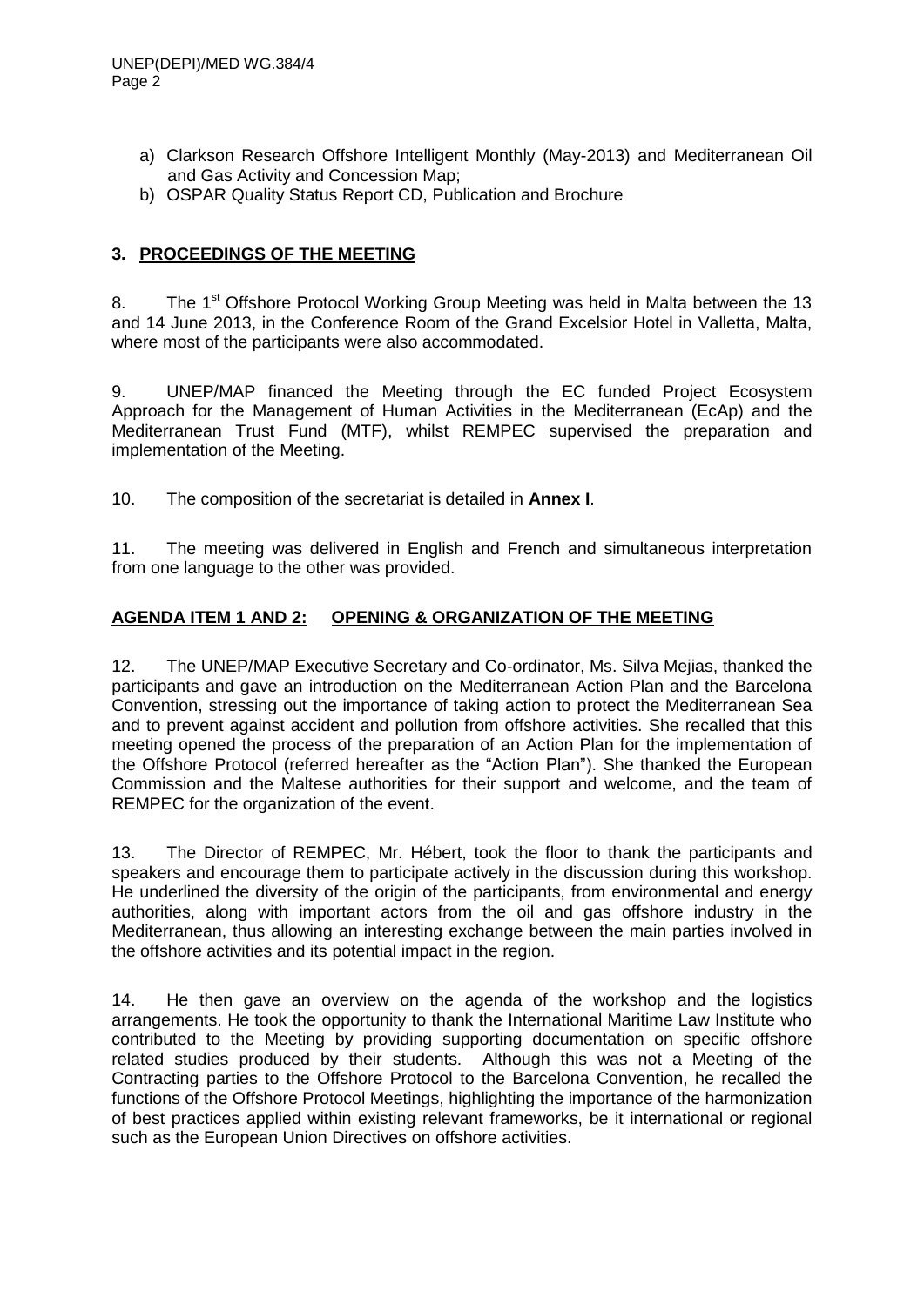## **AGENDA ITEM 3: PRESENTATION OF THE OFFSHORE PROTOCOL**

15. The Director of REMPEC provided an overview of the different sections of the Offshore Protocol. He emphasised that according to the Decision IG.20/12, UNEP/MAP Secretariat was requested to *"Establish an ad hoc working group coordinated by REMPEC composed of representatives of the Contracting Parties and observers from representatives of the concerned industries, relevant international organizations and MAP partners*".

16. In this regards, he invited countries who did not nominated their National Offshore Focal Point to take action and ensure their countries' participation in the drafting of the Action Plan. He further recalled that the same decision calls for "*an in depth assessment and stock taking analysis of the existing practical measures in place in the Mediterranean countries with regard to Offshore activities*" to be conducted.

17. In this regards, he reminded the content of the questionnaire on offshore activities which was disseminated to the Contracting Parties and stressed on the lack of response and detailed information.

18. He concluded presenting the programme of activities from the current Meeting till the 2<sup>nd</sup> Offshore Protocol Working Group Meeting to be held in Athens, Greece, between 6 and 7 November 2013, back to back to the Regional Workshop MEDEXPOL 2013. He underlined that the part of the Offshore Protocol related to cooperation, preparedness and response to marine pollution from offshore activities will be addressed during the upcoming Regional Workshop MEDEXPOL 2013, to be held in Athens, Greece in on 5-6 November 2013. As far as the topic of liability and compensation (Article 27 of the Offshore Protocol), participants were invited to leave the discussion on this matter for a later stage.

## **AGENDA ITEM 4: OVERVIEW OF OFFSHORE ACTIVITIES IN THE MEDITERRANEAN REGION**

19. The Director of REMPEC gave the floor to Mr. Gonzalez, Programme Officer at REMPEC, to give an overview of the existing oil and gas activities and production in the Mediterranean. He thanked Clarkson Research who could not attend the meeting, for offering the presentation and the related publications. The presentation provided an overview of the Global context, highlighting where the Mediterranean fits into the global offshore oil and gas activities, which countries are important to Mediterranean offshore developments, where the growth will be concentrated and what the future Mediterranean offshore industry will look like. According to the figures provided, the Mediterranean accounted with 196 fields in production in 2012 representing an offshore oil production estimated at 613,000 barrels per day representing approximately 2.1 % of the global offshore oil production and 0.72% of the worldwide oil production (offshore and onshore).

#### **AGENDA ITEM 5: TYPES OF INSTALLATIONS & RELATED RISKS FOR OFFSHORE ACTIVITIES**

20. The representative of the International Association of Oil and Gas Producers (OGP), Mr John Campbell delivered a presentation on the types of installation and related risks in the Mediterranean.

21. He introduced the main elements to take into account when assessing the risk of offshore activities and presented the different steps of the lifecycle (40 to 50 years) of an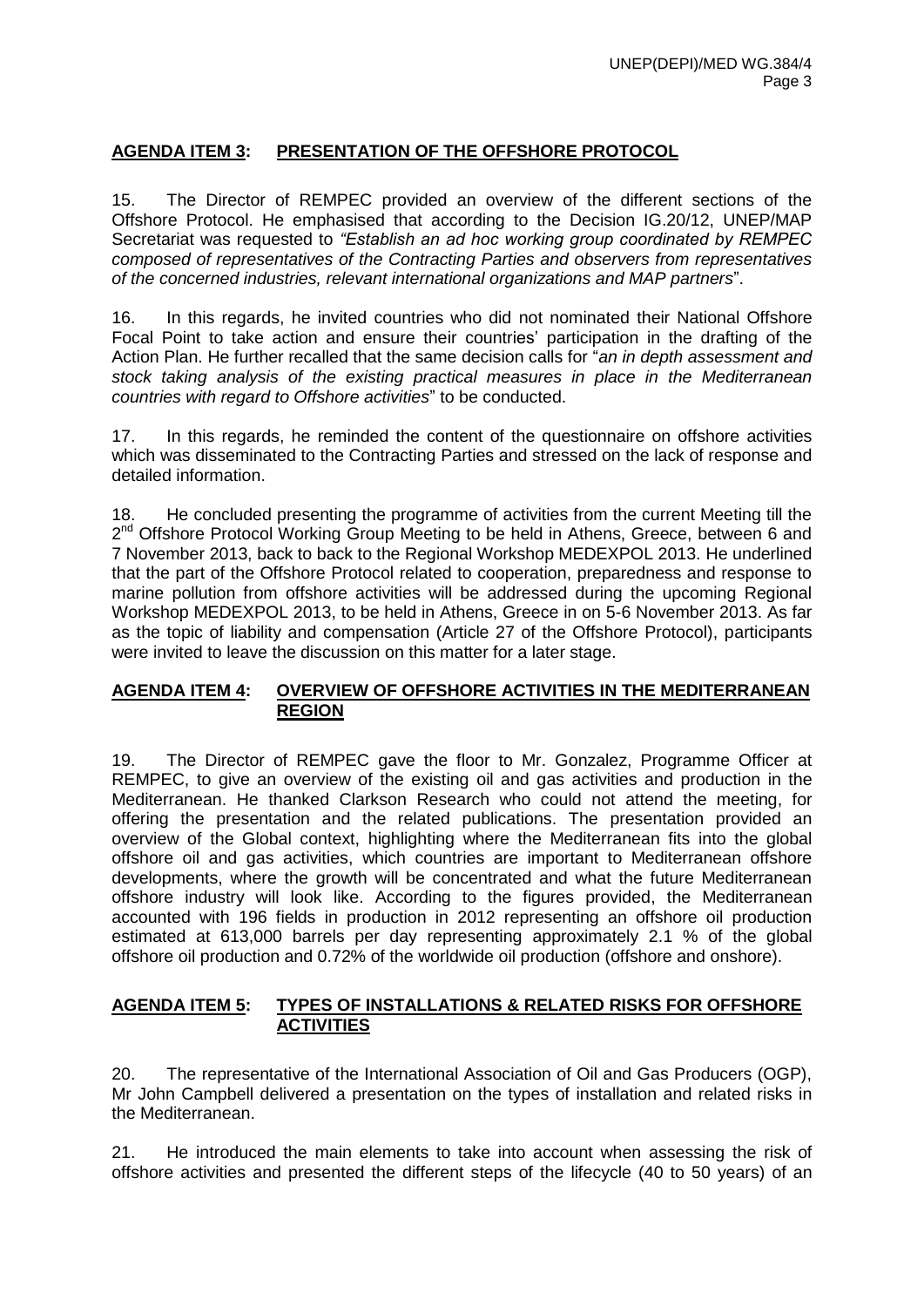offshore activity, their duration and technical issues from the exploration phase to the abandonment of the field. In particular, discharges from oil production and the techniques and issues dealt with to decontaminate the released water were presented.

- 22. The participants rose the following questions and remarks :
	- a) Impact of underwater noise caused by offshore activities:

The participants noted that this issue was not specified in the Offshore Protocol, whilst according to the European Commission representative this matter is considered under the EU Directives on Offshore activities. The Greek delegation informed the participants that a large seismic survey campaign was carried out in the Greek waters and that no harm to local species was noted in the Ionian Sea and in the South of Crete. The representative of OGP made reference to a study on sound pollution currently being carried out.

- b) Sediment pollution caused by offshore exploration: In Israel, sea turtles were affected by the sediment pollution caused by offshore exploration.
- c) Onshore: Algerian representatives suggested considering existing onshore procedures and practices to analyse their applicability to offshore activities.

## **AGENDA ITEM 6: OVERVIEW OF PLAYERS AND SYNERGIES**

23. The representative of OGP gave an overview on the main stakeholders involved in the offshore activity, and the link between the regulators, authorities, operators, financial institutions and commercial partners. He highlighted that the Protocol would be applied in the interaction between the regulators and the operators.

#### **AGENDA ITEM 7: EU REGULATORY FRAMEWORK IN THE FIELD OF OFFSHORE ACTIVITIES**

24. The representative of the European Commission, Mr. Michail Papadoyannakis, presented the EU legislation related to Offshore Safety currently in place, its objectives and provisions. He emphasized that the main objective of the Directive adopted on 10 June 2013, was to ensure that all the necessary measures are in place to reduce the risk of pollution incident due to offshore activities. He also noted the changes for the industry and regulators and the timeframe for the adoption and transposition process into Member States laws and regulations. All installations in EU Member States shall comply with the Directive five years after its adoption. Whilst reminding that the EU ratified the Offshore Protocol, he referred to a study comparing the European Directive and the Offshore Protocol with a view to identifying possible synergies and additional actions to be undertaken in a cost efficient and timely manner. He concluded by presenting other relevant EU legislations related to offshore activities.

## **AGENDA ITEM 8: OSPAR'S ACTIONS AND MEASURES IN THE FIELD OF OFFSHORE ACTIVITIES**

25. The deputy Secretary of the OSPAR Commission, Dr Maria-Luisa Rodriguez-Lucas, provided information on the actions and measures in place in the North East Atlantic, within the framework of the Oslo and Paris Conventions, in the field of offshore activities. She first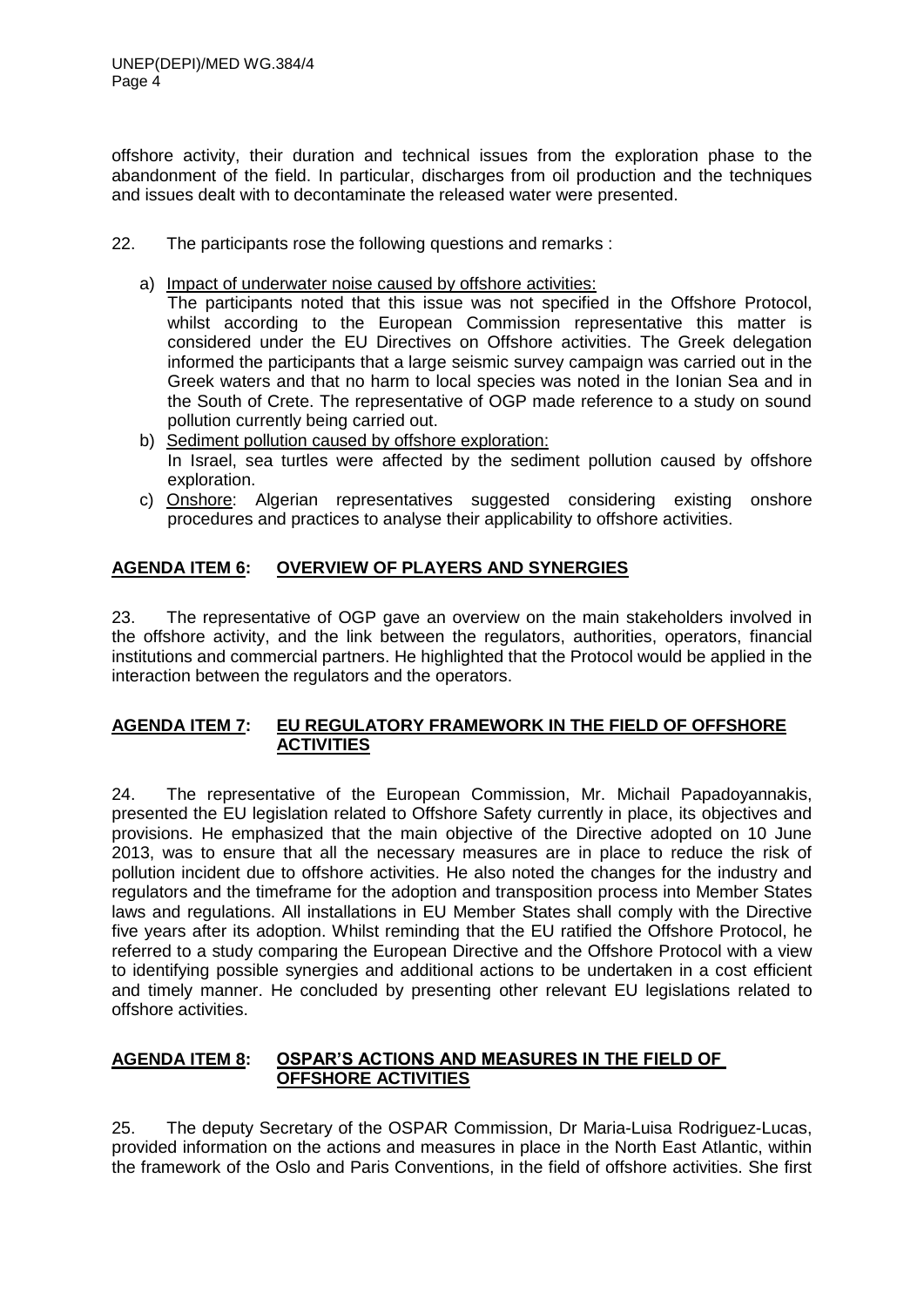introduced the OSPAR Commission, comparing it with the Barcelona Convention and referred in particular to the Annex III of the OSPAR Convention on Offshore Sources. To address the environmental aspect of the offshore activities, a wide range of measures were put in place by the OSPAR Convention. A "Quality Status Report" was released in 2010 for this purpose. The evolution of pollution in the North East Atlantic was introduced. Future key issues to be considered under the OSPAR Convention were highlighted (e.g. ageing structures and offshore activities in the Arctic). She explained that the Offshore Industry Committee of OSPAR Convention is composed of Ministries of Energy and Industry from the Contracting Parties, observers from the oil and gas industry and NGOs.

- 26. The following discussions took place after her presentation:
	- a) Data access from the industry and Contracting Parties:

It was recognized that the access to the data was crucial to monitor the situation in the Mediterranean region and that currently no regional monitoring system was in place. In this regards, Dr. Rodriguez-Lucas underlined the inequality and irregularity of the quality and quantity of data provided by the OSPAR Convention Contracting Parties and the existence of a quality check insurance procedure to analyse the gathered data.

- b) Cooperation between the Barcelona Convention and OSPAR Convention This cooperation was encouraged to share knowledge on existing provisions in place in the North East Atlantic which might be applicable to the Mediterranean.
- c) Sequestration of CO2 in the geological layers OSPAR confirmed that they were responsible for the assessment of the implementation of the recommendations on Carbon Caption Storage (CCS). The Spanish delegation informed the meeting that a study on the sequestration of CO2 will be disseminated at the up-coming MEDPOL Focal Points Meeting.

## **AGENDA ITEM 9: OFFSHORE REGULATION AND PRACTICE IN UK**

27. The Head of Strategic Intervention in the Energy Division of the UK Health Safety Executive (HSE), Mr. Stephen Walker, gave an overview on the UK Offshore safety regulation and environmental protection regime in place. He highlighted the public inquiry into the Piper Alpha disaster which led to the reviewing of UK legislation in terms of safety, but not on environmental aspects. He also provided an overview of the installations operated in the UK Continental Shelf and the national regulatory body. He then explained the consequence of the Deepwater Horizon incident, which strengthened the relationship between the environmental and HSE regulatory bodies, in line with the EU Directive, which requires the creation of a single offshore safety and environment competent authority.

#### **AGENDA ITEM 10: OFFSHORE PRACTICE IN ITALY**

28. The representative of the Italian Ministry of Economic Development, Mr Luca Di Donatantonio introduced the UNMIG (National Mining Office for hydrocarbon and geothermal energy), which has the power to independently organize specific inspections and verifications in Italy. Italy is separated into offshore zones open to oil exploration and production. He stressed that some additional requirements and prohibitions were defined after the Deepwater Horizon incident. He concluded by introducing the legal framework of the Italian licensing regime structured into three licenses: prospecting, exploration and production.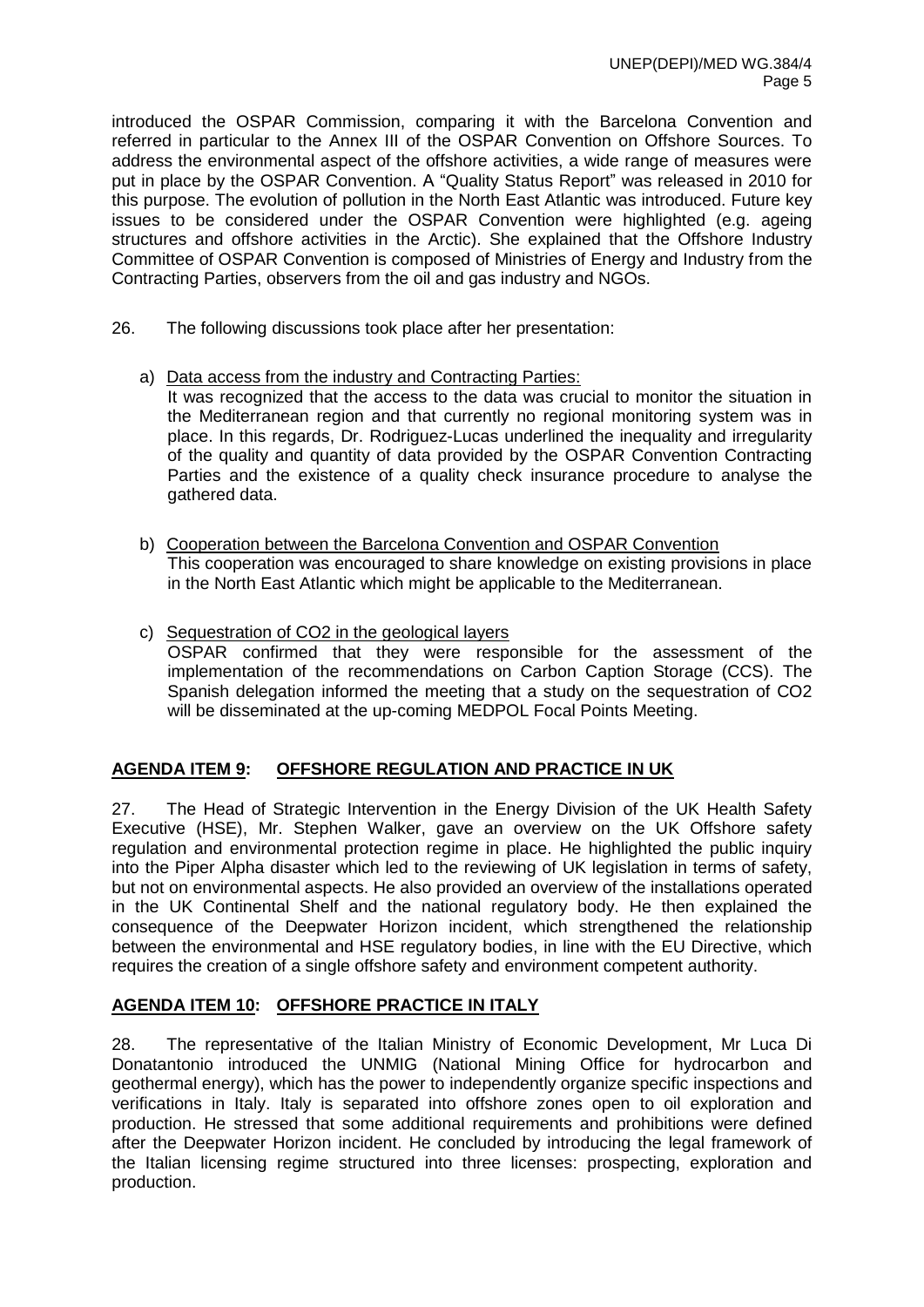## **AGENDA ITEM 11: HOW TO SATISFY NATIONAL REGULATIONS IN DIFFERENT COUNTRIES?**

29. The representative of Noble Energy International Limited, Ms. Sarah Watson explained that to cover the subject of the presentation two case studies were prepared for Cyprus and Israel. However due to a last minute change, her colleague could not attend. She then presented the procedure followed before the appraisal drilling program in Cyprus and highlighted that the provisions of the Offshore Protocol and other regional and international relevant legal instruments were considered during this process. She described the company process for the environmental approval from the Cypriot authorities: preliminary Environmental Impact Assessment (EIA), Offshore Protocol application for authorization, H&S Management system Interface Document, Training of personnel, waste management plan, etc…

30. It was recognized that a step by step approach of the various obligations defined by the Offshore Protocol facilitated strengthening the authorization process.

#### **AGENDA ITEM 12: OFFSHORE INSTALLATION VERIFICATION**

31. The representative of Det Norske Veritas (DNV), Mr Siamack Ataibi, Business Development Manager explained how verifications are conducted by the company on the installations. He highlighted that the company is a self-owned independent foundation. He defined 'verification' as a thorough examination to confirm that an activity, a product or a service is conducted, manufactured or delivered in accordance with specified requirements which are related to risk. He then introduced the standards implemented by the company and presented the type of risks (high, medium and low risk), which implies a three tiered verification procedure depending of the level of risk. He concluded his presentation stressing on the importance of the independent character of verifications, and of the assessment throughout the entire life cycle of a project.

#### **AGENDA ITEM 13-16 INTRODUCTION TO THE DISCUSSION PANELS**

32. The second day of the meeting was dedicated to discussions on the main issues to take into account for the preparation of the Draft Action Plan of the Offshore Protocol. The discussion was organized into four areas:

- a) Authorization
- b) Control of operations
- c) Human element
- d) Operational discharges

33. The representative of UK HSE moderated the discussions on authorization, control of operation and human element through specific questions to the participants of the Meeting and to the panel composed of representatives from the Italian Ministry of Economic Development, Mabruk Oil Operations, OGP, Noble Energy and DNV. The representative of OSPAR moderated the discussion on operational discharges with a panel composed of the Director of REMPEC and the representative of MEDPOL.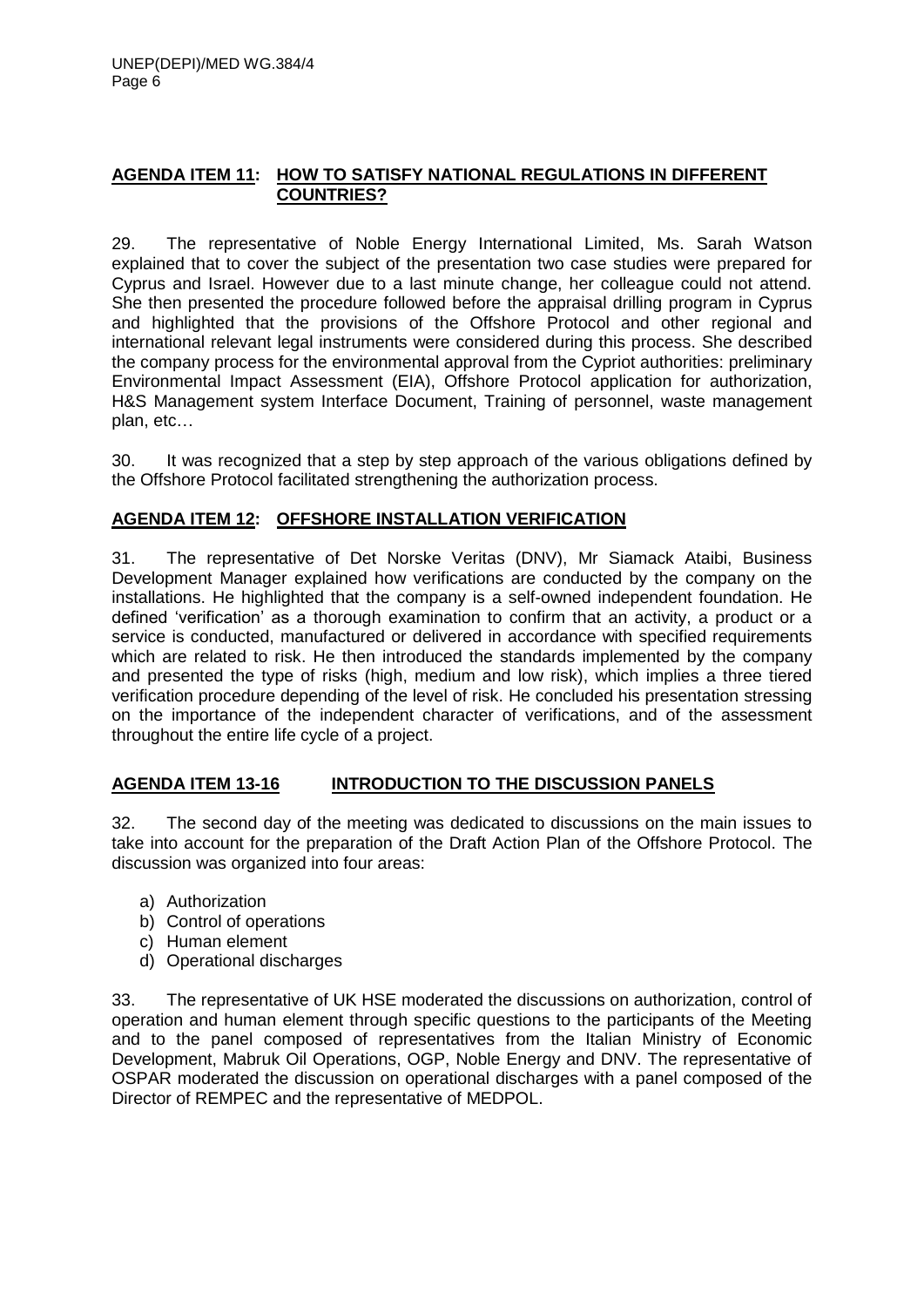## **AGENDA ITEM 13: AUTHORIZATION**

34. The discussion addressed first a key element of the authorization process: Environmental Impact Assessment (EIA) requirements also referred in Annex IV of the Offshore Protocol.

35. The representative of Cyprus and Noble Energy shared their experience on the preparation of the EIA for the well appraisal, combining requirements of the EIA of Offshore EU Directive and Annex IV to the Offshore Protocol. A full EIA was realised, although it is not required by the EU Directive. It was noted that the setup of environmental criteria is defined by EU Directive, but not by Offshore Protocol. The Libyan and Moroccan delegations also shared their experience on the preparation and requirements of EIA and agreed on the importance of regular risk mitigation measures assessment throughout the life cycle of the operation. The Algerian delegation pointed out the importance of unifying the various authorisations regarding the use of chemicals, into one single list to be approved at the beginning of the project.

36. The representative of OGP stressed out that the main objective of Annex IV is to explain what the environmental risks are and invited participants to avoid overcomplicating their EIA. Considering that most of the drilling, in the Mediterranean region, will be carried out outside the European Union, he suggested using the Offshore Protocol to inform the State on the risks implied by the offshore activity.

37. The Meeting recognized that the "language" of the Protocol which has been drafted twenty years ago, should be carefully considered whilst implementing the future Action Plan, in order to aligning its content with up to date recognised best practices.

38. The meeting further noticed missing elements from the Annex IV to be considered within the Action Plan:

- a) Environmental aspects of decommissioning ;
- b) CO2 Capture and storage;
- c) Cross boundary effect of the pollution.

39. It was noted that the majority of the Contracting Parties of the Barcelona Convention not being Members of the European Union, the common instruments between all Mediterranean Coastal States are the International Conventions such as the Espoo (EIA) Convention on Environmental Impact Assessment in a Transboundary context.

#### **AGENDA ITEM 14: CONTROL OF OPERATIONS**

40. Recalling Article 19 of the Protocol, two main topics were addressed during the discussions:

#### **Environmental monitoring**

41. It was recalled that the Land Base Sources Protocol and Offshore Protocol have similar monitoring provisions. It was suggested that regular monitoring procedure should be imposed by the environmental authorities.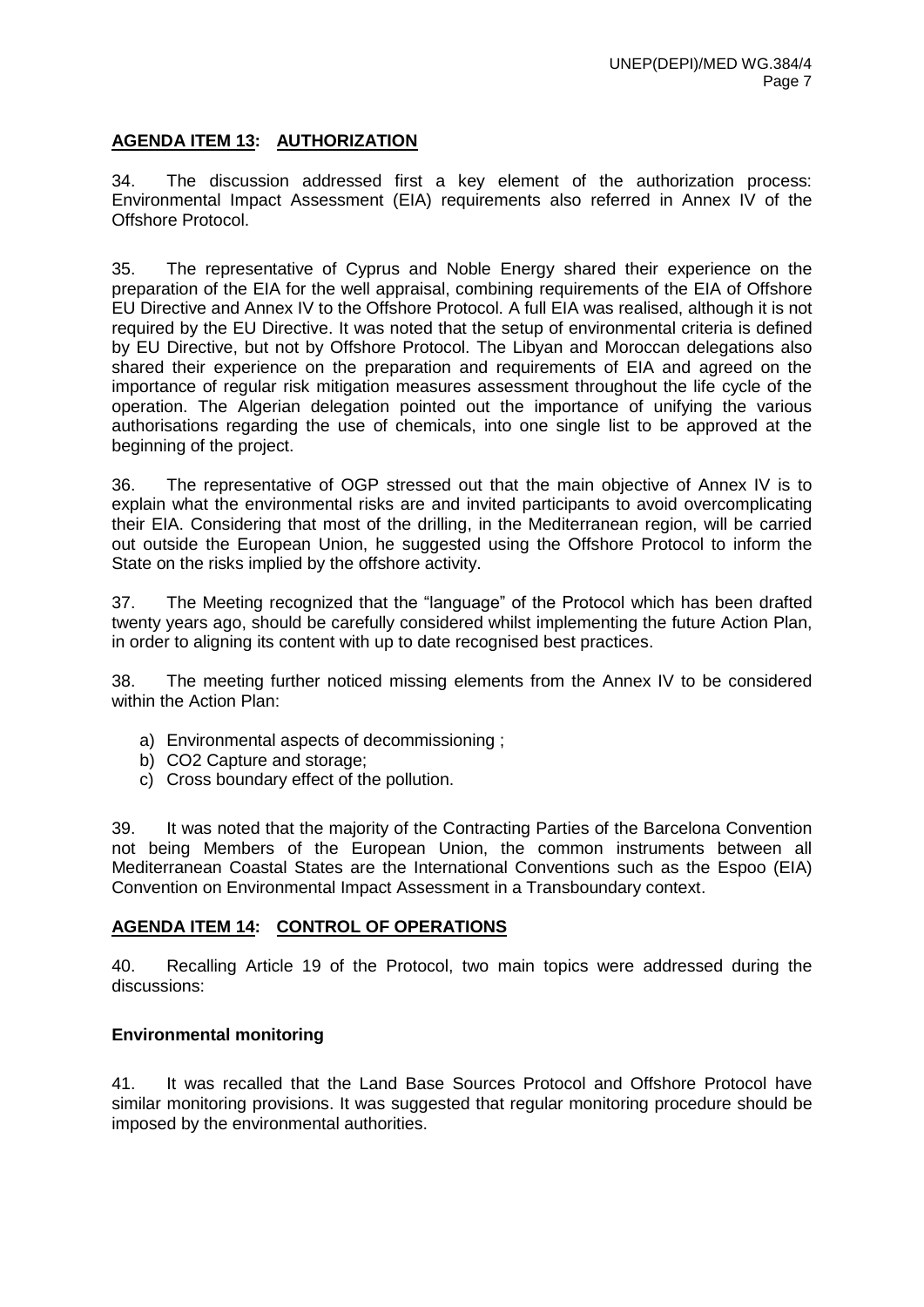42. The definition of common standards based on existing practices in the framework of the MEDPOL Programme was suggested; whilst the convergence between standards under the Offshore Protocol and indicators defined in the framework the Ecosystem Approach (ECAP) (Objectives 9, 10 and 11 on contaminants, marine and coastal litter, and noise from human activities) should be strengthened in order not to duplicate the monitoring requirements. The example of the environmental monitoring system in the Black Sea - Pollution Monitoring and Assessment group (PMA) - highlighted the regular monitoring reporting system (every six months).

#### **Inspection by the authorities**

43. Several delegations presented the system setup in their respective country and the follow-up measures to ensure a sound monitoring. It was noted that this type of monitoring was more safety and security oriented. In some countries, no national monitoring system is in place, and this role is delegated to the operators. In the other hand, operators noted that monitoring a single installation may not reflect the overall impact of a group of installations in concentrated areas, emphasizing the importance of an overall national inspection body. This divergent point of view emphasized the need for better definition of monitoring system in the Mediterranean.

44. Whilst considering the financial aspect of monitoring and the lack of trained and experienced personal, several suggestions were made:

- d) To share a pool of Mediterranean inspectors,
- e) To request operators to bear the cost of inspection by an independent company or by national inspectors, and
- f) To identify source of funding to ensure the establishment of national monitoring systems and the related capacity building needs.

45. Furthermore, the distinction between compliance monitoring and national monitoring was emphasised as well as the inclusion of the monitoring of gas emissions from offshore activities.

#### **AGENDA ITEM 15: HUMAN ELEMENT**

46. Given the importance of safety in offshore activities, the Meeting focused the discussions on the elements of Article 15 and Annex VI of the Offshore Protocol, rather than on purely human elements related issues. The Meeting also expressed its interest on contingency planning, with the understanding that this topic will be further developed during the Regional Workshop MEDEXPOL 2013.

#### **Safety issues**

47. Several delegations presented the procedures in place for the safety aspects in their respective country, some of them of a prescriptive nature some other based on a goal setting regime. In this regard it was noted that the newly adopted EU Offshore Directive considers a goal setting regime, leaving the responsibility to EU Member States to define technical expectations and requirements.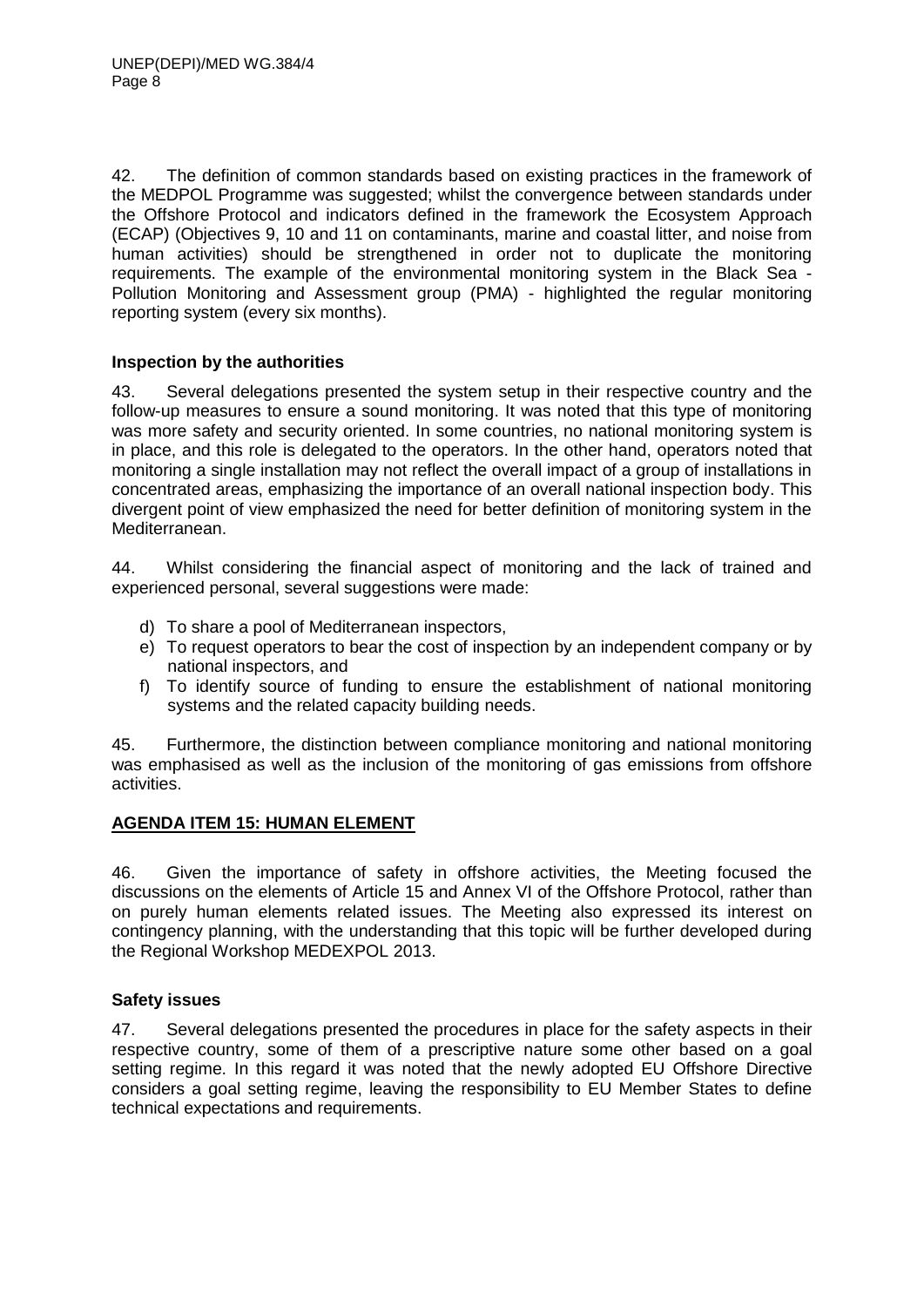48. The meeting called for information exchange on safety and environmental assessment reports following incidents in view of learning from the experience and knowledge from others.

49. The meeting also expressed its concerns related to permit changes, highlighting the impact on operations initiated under particular conditions (e.g. following changes public consultation might be required with the risk of possible authorisation withdrawn). In this regards, the importance of constant dialogue between regulators and operators and the definition of safety and environmental standards at the early stage of project were crucial.

## **Contingency planning**

50. Whilst recognizing the lack of response means and capacity from an individual State in case of offshore major incident, the meeting pointed out the importance of cooperation and took note that this particular element would be addressed during MEDEXPOL. In this respect, the existing cooperation mechanisms and means available were recalled.

51. Some delegations took the opportunity to introduce their national system to respond to oil marine pollution.

## **AGENDA ITEM 16: OPERATIONAL DISCHARGES**

52. The experience of MEDPOL on the definition and monitoring of discharge limits was introduced stressing on the need to identify national standard (e.g. oil concentration in water threshold) in each country, through the "Offshore Protocol Implementation Questionnaire" to carry out a feasibility study on applicable standards. In this regards, it was noted that, whilst technique were available to reach very low concentration discharges, their cost could become financially unsustainable, thus impacting the viability of the operations. Therefore, environmental standards should reach a balance between environment, technical and financial aspects. From an environmental NGO perspective, the best available technique should be privileged (i.e. if the OSPAR Commission sets up the threshold at 30 mg for oil concentration in water, this threshold should be applied in the Mediterranean).

53. The Meeting highlighted that some countries do not have yet the experience to discuss technical specific issues and recognized that this meeting was an opportunity to acquire knowledge from experienced countries and institutions.

#### **AGENDA ITEM 17: CONCLUSIONS AND RECOMMANDATIONS**

54 There was a general consensus that the revision of the Protocol should not be considered as it would take too long time and move the Contracting Parties backward on the process of implementation. However, the language and content of the twenty year-old Protocol, could be interpreted in line of today's best practices when the need for guidelines should arise.

55. The Meeting recognized the importance of the "Offshore Protocol Implementation Questionnaire" considered as a crucial element for the identification of gaps in national regulations and for drafting the Action Plan and the subsequent guidelines and standards to be prepared and agreed upon.

56. The Meeting agreed on the scope of the Action Plan which should be of a strategic nature, defining measures to be implemented by the Contracting Parties to the Barcelona Convention and the required means (technical support, capacity building, etc…). The Action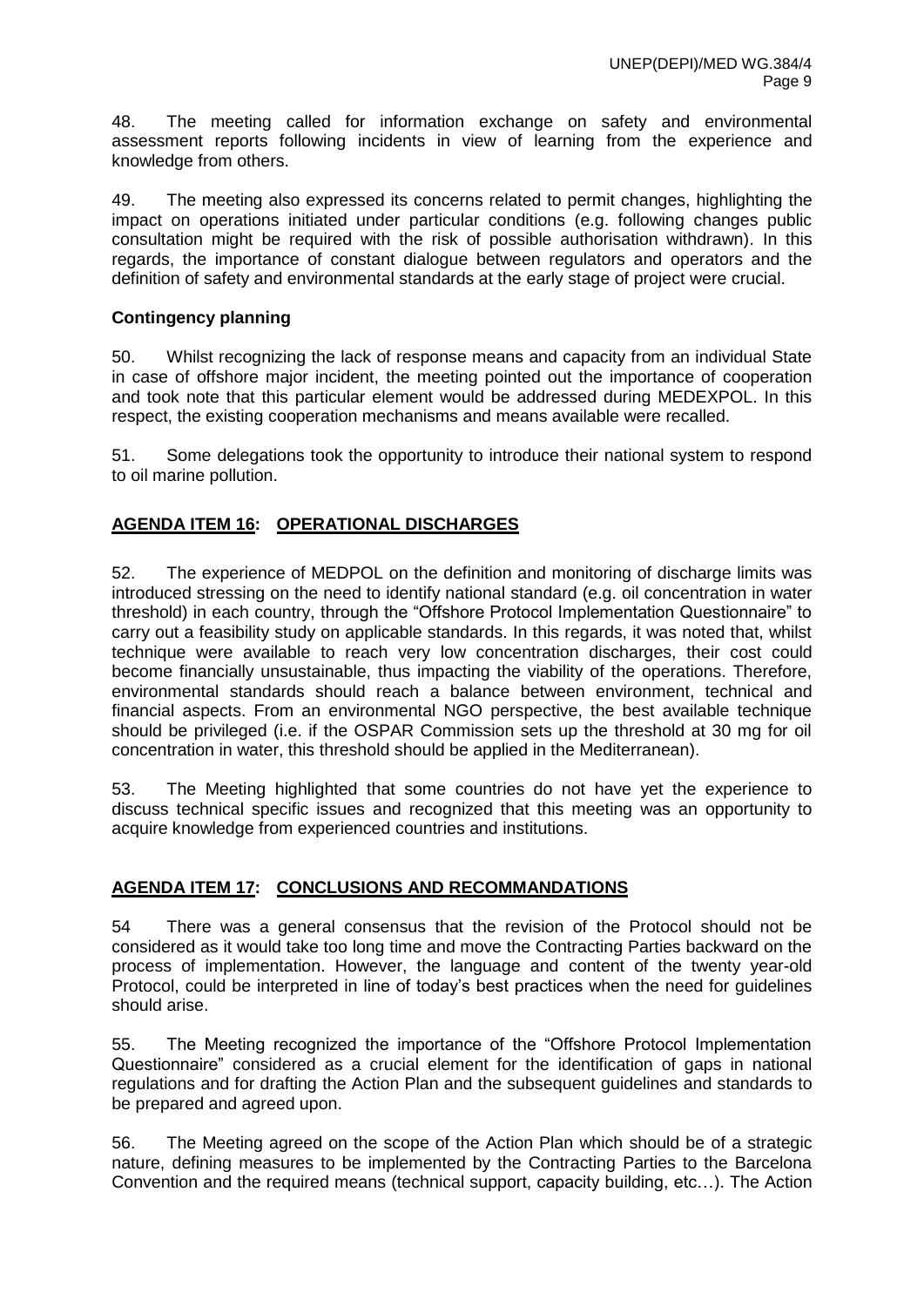Plan should also define a reasonable timeframe for the implementation of these measures. The Action Plan should be integrated in the MAP system, and be in coherence with other Contracting Parties' Decisions (e.g. Ecosystem Approach for the Management of Human Activities in the Mediterranean (EcAp)). The Action Plan should promote and ensure the application of the Best Available Techniques (BAT) over the entire Mediterranean region. It was suggested to reflect in the Action Plan, the importance of efficient transposition and enforcement of the Protocol provisions into national legislations when needed.

57. It was further recognized that priorities will be identified by analysing the answers to the questionnaire and the best practices. The outcome of these analysis will be presented at the 2<sup>nd</sup> Offshore Protocol Working Group Meeting.

58. In order to achieve this goal, comments on the questionnaire format have to be submitted to REMPEC by the end of June 2013 and all countries have to submit their questionnaire filled-in by 15 September 2013 at the latest.

59. The Meeting further agreed on the need for the establishment of a regular regional forum who would address issues to be covered at a regional level. Given the variety of expertise required for the various topics covered by the Protocol (i.e. minimum safety requirements, or monitoring etc.), several sub-groups could be set-up. These sub-groups could focus on very technical and practical aspects of offshore activities. The participants encouraged the involvement of the OSPAR Commission, the European Offshore Oil and Gas Authorities Group and other *fora* with a view to harmonize the Mediterranean approach with internationally recognized best practices, and the creation of synergies with other related Programmes. They further recognized the added value of representatives from the oil and gas industry for their technical input and underlined the need to involve them in future activities and dialogues. The contribution of NGOs ensures an open and transparent process with possible public consultation. It was noted that compared to the North Sea Offshore Authorities Forum or the OSPAR Oil Industry Committee which have a role either on safety either on environmental matters, the group to be established in the Mediterranean will have to reflect the more comprehensive approach of the Protocol.

60. The terms of reference of such a Forum should be presented to the MAP Focal Point Meeting in September 2013, for a validation by the Contracting Parties in December 2013.

61. It was agreed that Contracting Parties shall nominate a single contact point who would coordinate future meetings and actions with the relevant national competent authorities, to ensure continuous follow-up and appropriate information sharing at national level. The Countries who have not yet nominated their National Offshore Focal Point were invited to take the required measures.

## **AGENDA ITEM 18: CLOSURE OF THE MEETING**

62. The Working Group Meeting was concluded at 17.30hrs on the 14 June 2013 with closing remarks by Mr. Frédéric Hébert and Mr. Habib Elhabr Deputy Coordinator of MAP, who thanked all lecturers and participants for their active contribution to the Meeting.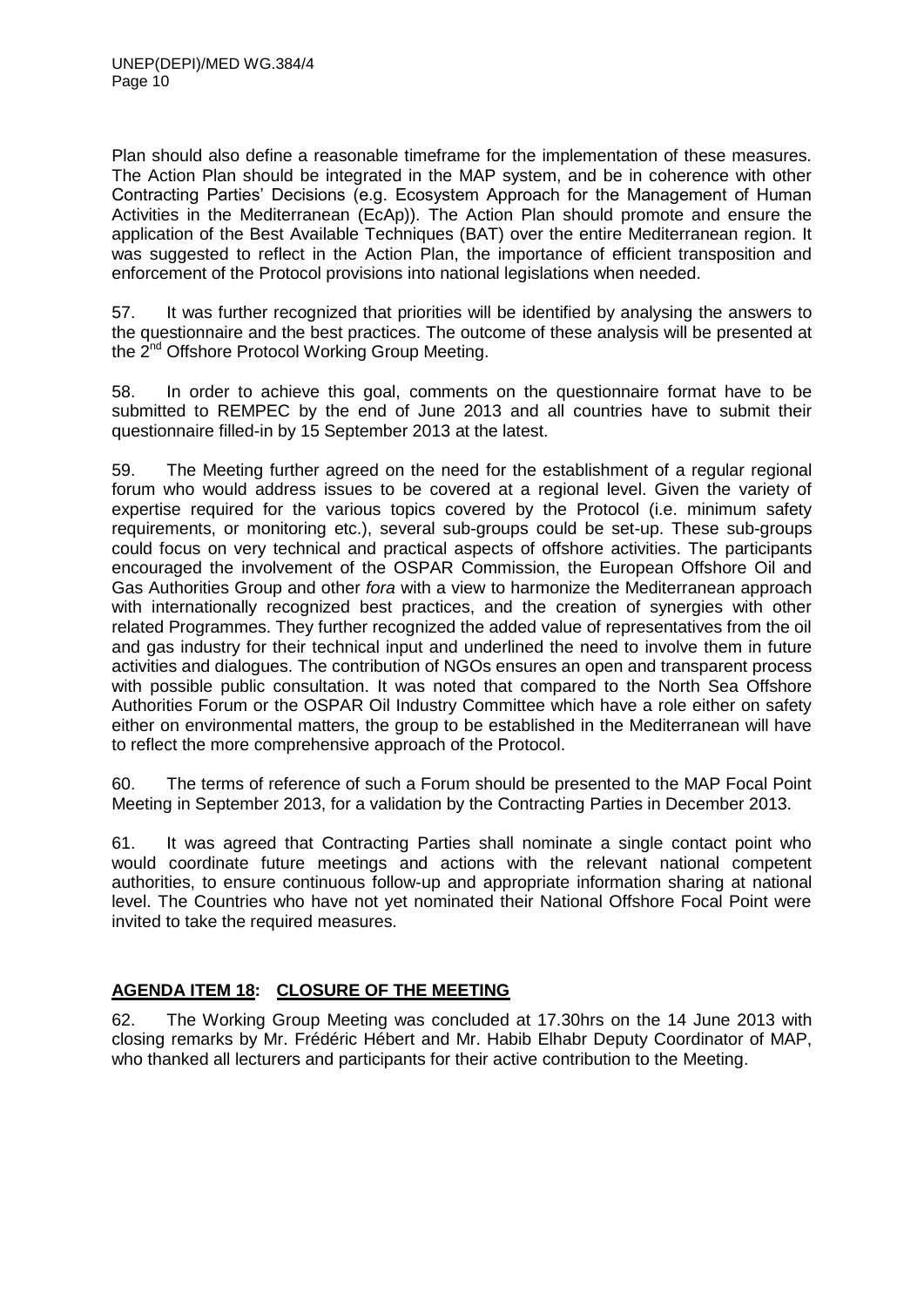## **ANNEX(E) I**

## **LIST OF PARTICIPANTS /** *LISTE DES PARTICIPANTS*

## **CONTRACTING PARTIES /** *PARTIES CONTRACTANTES*

## **ALGERIA /** *ALGÉRIE*

#### **M Tahar Cherif ZERARKA**

Président Autorité de Régulation des Hydrocarbures Immeuble du Ministère de l'Energie et des Mines Tour B Va l d'Hydra Alger

Tel No: +213 21 48 81 67 Portable: +213 661 68 63 12 Fax No: +213 21 48 83 15 E-mail: [taharcherif.zerarka@arh.mem.gov.dz](mailto:taharcherif.zerarka@arh.mem.gov.dz)

## **M Hamid DAOUI**

Chef du Bureau « Protection du milieu marin » Ministère de l'aménagement du territoire et de l'environnement et de la Ville Rue des quatre Canons – Alger Alger 1600

Tel No: +213 21 43 28 75 Portable: +213 5 5904 0998 Fax No: +213 21 48 28 75 E-mail: [daouihamid@hotmail.fr](mailto:daouihamid@hotmail.fr)

## **CROATIA /** *CROATIE*

#### **Ms Nevia KRUZIC**

Head of Department for Sea and Coastal Protection Ministry of Environmental and Nature Protection Directorate for Environmental Protection and Sustainable Development Department for Sea and Coastal Protection Uzarska 2/1 51000 Rijeka

Tel No: +385 51 213 499 Mobile: +385 91 1 394 035 Fax No: +385 51 214 324 E-mail: [nevia.kruzic@mzoip.hr](mailto:nevia.kruzic@mzoip.hr)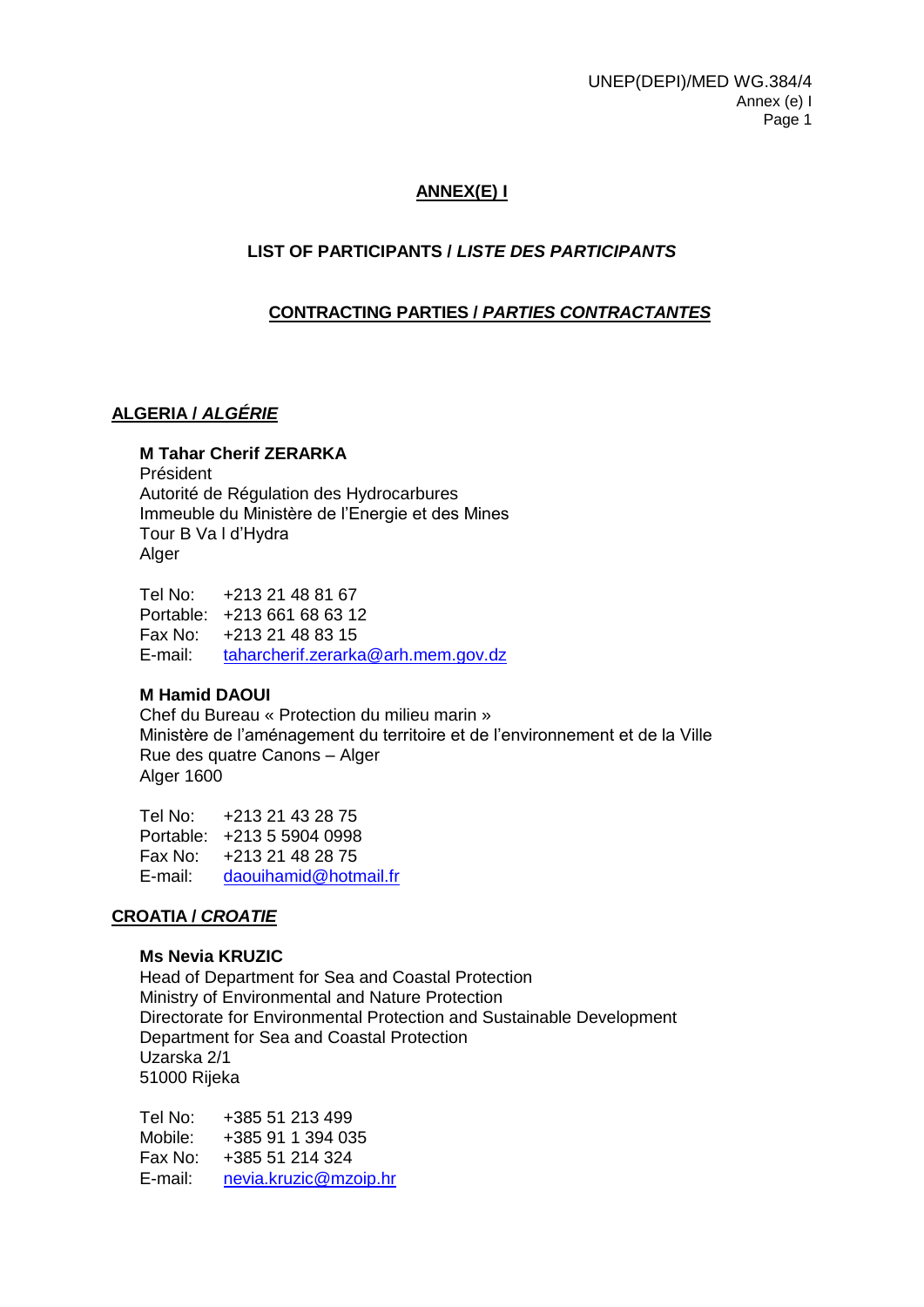UNEP(DEPI)/MED WG.384/4 Annex (e) I Page 2

#### **CYPRUS / CHYPRE**

#### **Mr Charlambos HAJIPAKKOS**

Senior Environment Officer Department of Environment Ministry of Agriculture, Natural Resources and Environment 20-22 28<sup>th</sup> October Avenue Nicosia 1498

Tel No: +357 22 408 927 Mobile: +357 996 503 43 Fax No: +357 22 77 49 45 E-mail: [chajipakkos@environment.moa.gov.cy](mailto:chajipakkos@environment.moa.gov.cy)

## **Ms Maria LOIZOU**

Environment Officer Department of Environment Ministry of Agriculture, Natural Resources and Environment 20-22 28<sup>th</sup> October Avenue Nicosia 1498

Tel No: +357 22 408 955 Mobile: +357 994 435 86 Fax No: +357 22 77 49 45 E-mail: [mloizou@environment.moa.gov.cy](mailto:mloizou@environment.moa.gov.cy)

#### **EUROPEAN COMMISSION /** *COMMISSION EUROPEENNE*

#### **Mr Michail PAPADOYANNAKIS**

Policy Officer Mediterranean and Black Sea Unit C2: Marine Directorate General Environment European Commission Avenue de Beaulieu 5, office BU9 03/125 Brussels, BELGIUM

Tel No: +32 2 296 3914 Fax No: +32 2 297 9697 E-mail: [michail.papadoyannakis@ec.europa.eu](mailto:michail.papadoyannakis@ec.europa.eu)

#### **FRANCE /** *FRANCE*

#### **M. Lionel Philippe PERRETTE**

Chargé de mission hydrocarbures offshore Ministère de l'écologie, du développement durable et de l'énergie Arche Nord 92055 La défense

Tel No : +33 1 408 19 556 Fax No: +33 1 408 19 397 E-mail: [lionel.perrette@developpement-durable.gov.fr](mailto:lionel.perrette@developpement-durable.gov.fr)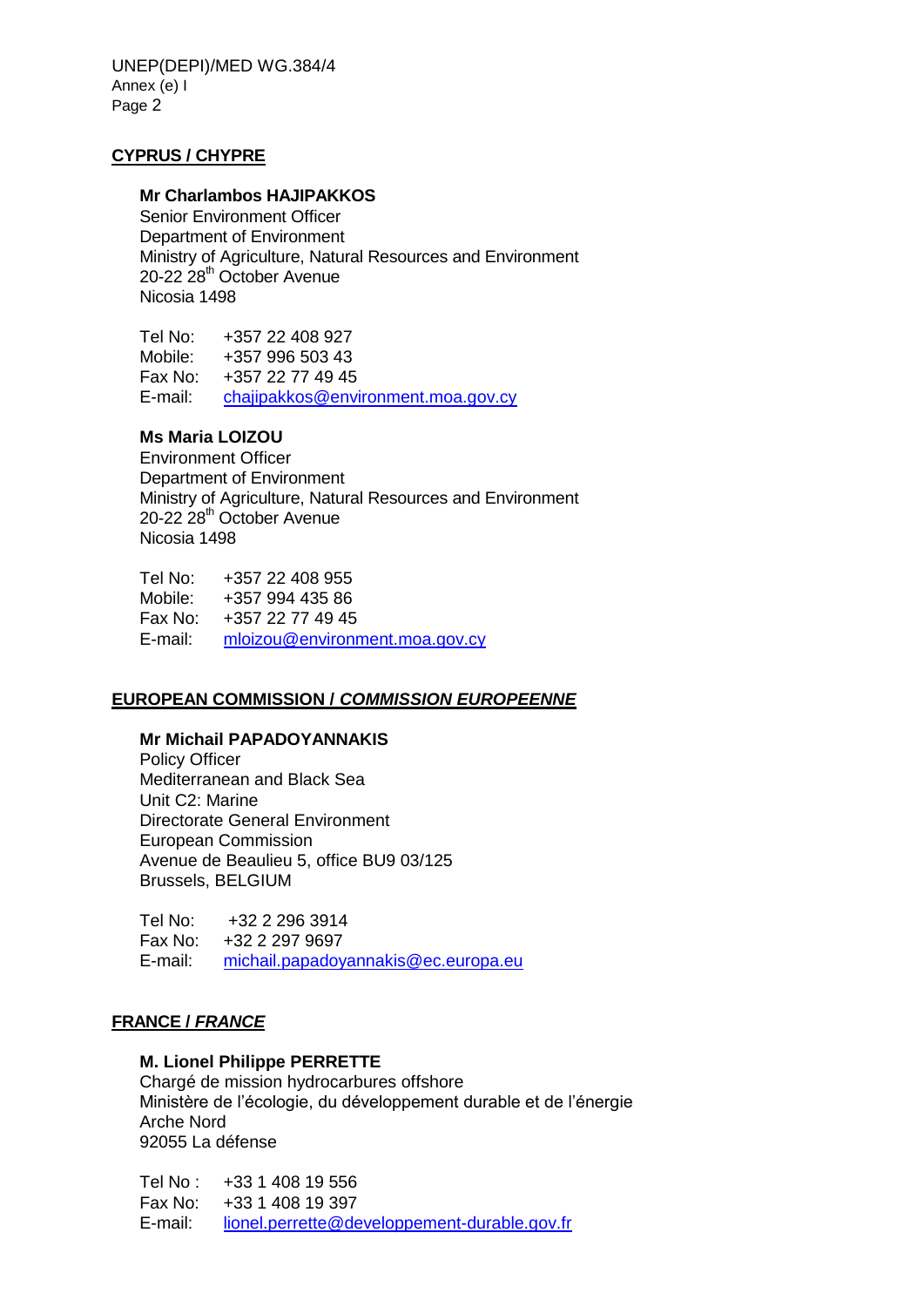#### **GREECE /** *GRECE*

#### **Mr Konstantinos GEORGOULAKIS**

Head of Department of Licensing Safety Regulations Ministry of Environment, Energy and Climate Change General Directorate of Natural Wealth 119 Mesogeion Ave 10192 Athens

Tel No: +30 210 696 93 33 Mobile: +30 6974 090 105 Fax No: +30 210 696 93 46 E-mail: [georgoulakisc@eka.ypeka.gr](mailto:georgoulakisc@eka.ypeka.gr)

#### **Mr Alexandros KOULIDIS**

EIA/ Strategic Environment Assessment (SEA) Expert Ministry of Environment, Energy and Climate Change Special Service of Environment 11 Alexandras Ave 11473 Athens

Tel No: +30 210 641 79 60 Mobile: +30 6974 458 547 Fax No: +30 210 643 06 37 E-mail: [alexander.koulidis@gmail.com](mailto:alexander.koulidis@gmail.com)

#### **ISRAEL /** *ISRAEL*

#### **Mr Ran AMIR**

Director of Marine and Coastal Environment Division Ministry of Environmental Protection 15 A Pal-Yam Street 31333 Haifa

| Tel No: | +972 4 863 35 00  |
|---------|-------------------|
| Mobile: | +972 50 62 33 050 |
| Fax No: | +972 4 863 35 20  |
| E-mail: | rani@sviva.gov.il |

#### **Mr Yosef Chanan WURZBURGER**

Director of Nature Resources Directorate Ministry of Energy and Water Resources 14 Hartum Street 9136002 Jerusalem

Tel No: +972 2 531 61 31 Mobile: +972 50 620 66 83 Fax No: +972 2 531 61 47 E-mail: [wyossi@energy.gov.il](mailto:wyossi@energy.gov.il)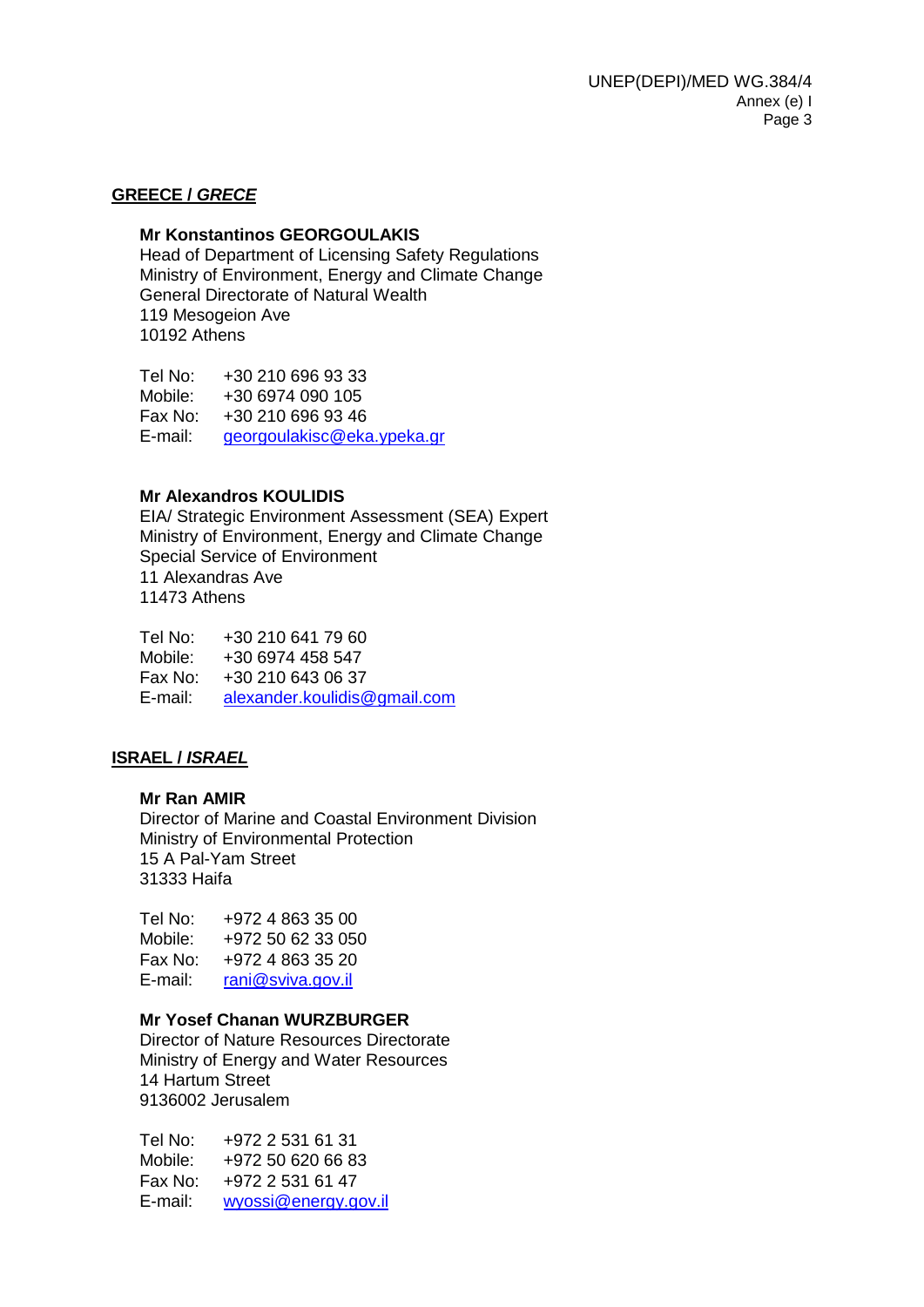## **ITALY /** *ITALIE*

#### **Mr Roberto GIANGRECO**

Unit VI Marine and Coastal Environment Protection Offshore Protocol Referent Ministry of Environment Land and Sea Protection Via Cristoforo Colombo 44 00147 Rome

Tel No: +39 06 57 22 84 06 Mobile: +39 347 331 31 91 Fax No: +39 06 57 22 84 24 E-mail: [giangreco.roberto@minambiente.it](mailto:giangreco.roberto@minambiente.it)

#### **Captain Giovannini RODOLFO**

Coast Guard Marine Environment Pollution Response Head Office Italian Coast Guard Via Cristoforo Colombo 44 00147 Rome

Tel No: +39 06 57 22 56 39 Mobile: +39 338 670 7537 Fax No: +39 06 57 22 56 79 E-mail: [giovannini.rodolfo@minambiente.it](mailto:giovannini.rodolfo@minambiente.it)

## **Dr. Maria Giovanna MONTALBANO**

**Officer** Ministry of Economic Development Directorate General for Mining and Energetic Resources Via Molise 2 00187 Rome

Tel No: +39 06 47 0525 22 Mobile: +320 787 8661 E-mail: mariagiovanna.montalbano@mise.gov.it

## **Dr. Luca DI DONATANTONIO**

**Officer** Ministry of Economic Development Directorate General for Mining and Energetic Resources Via Molise 2 00187 Rome

Tel No: +39 06 47 05 20 39 Mobile: +39 320 74 986 14 E-mail: luca.didonatantonio@mise.gov.it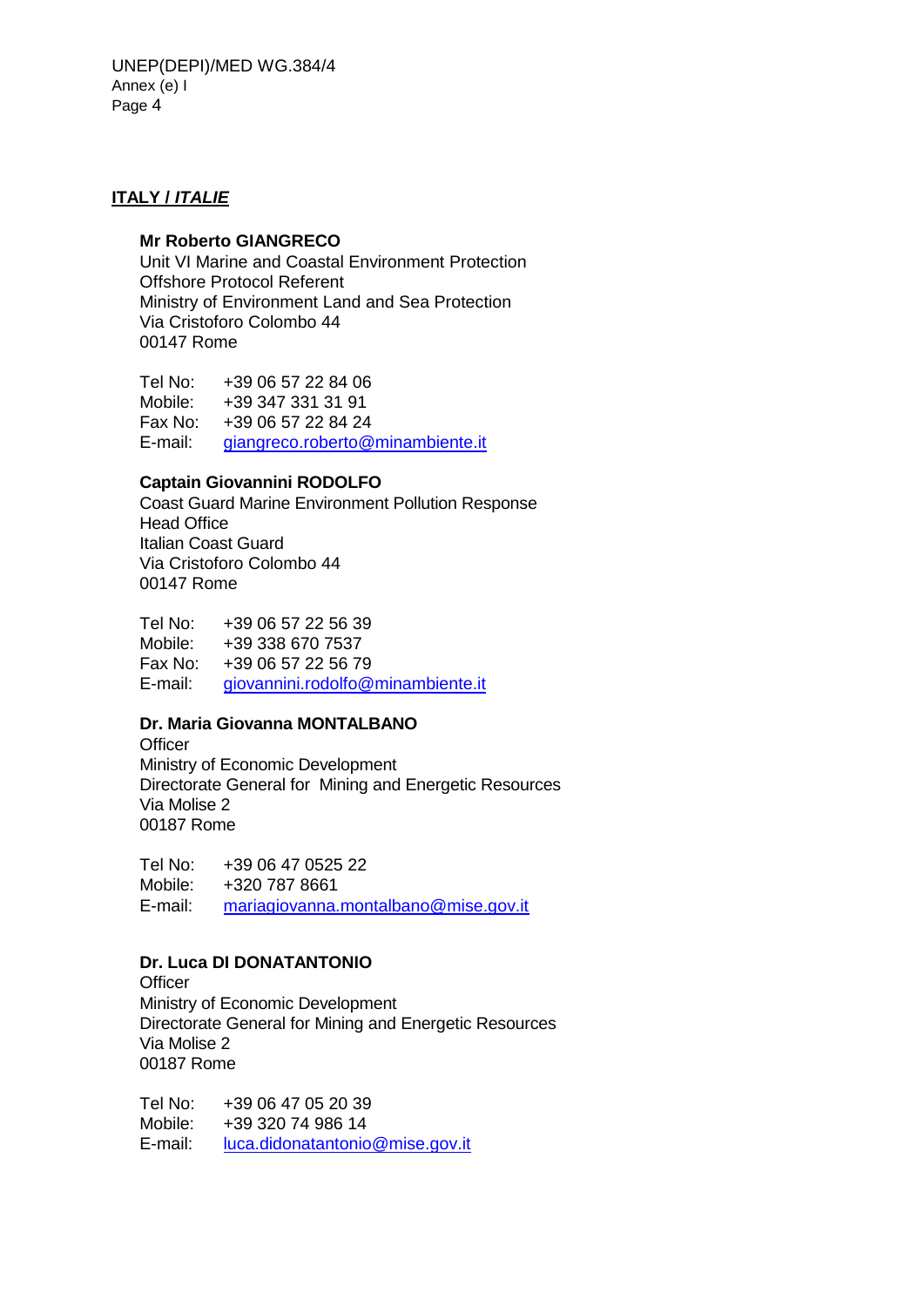#### **LIBYA /** *LIBYE*

#### **Mr Nuri M. ALMEZUGHI**

Technical Consultant (Environment Emergency Department) Environment General Authority Algheran Tripoli

Tel No:: +218 21 487 15 90 Mobile: +218 91 383 2660 Fax No: +218 21 487 0266 E-mail: [almezughi@yahoo.com](mailto:almezughi@yahoo.com)

#### **Mr Hussein KHASHEBA**

HSE Advisor MABRUK Oil Operations Dhat El Imad complex **Tripoli** LIBYA

Tel No:: +218 21 335 04 01 Mobile: +218 91 3233481 Fax No: E-mail: [Hussein.khasheba@mabruk-oil.com](mailto:Hussein.khasheba@mabruk-oil.com)

#### **MALTA / MALTE**

#### **Dr Charles GALEA**

Senior Scientific Officer Continental Shell Department Block F, Antonio Maurizio Valperga Street Floriana FRN 1700

Tel No: +356 22 92 72 89 E-mail: [charles.a.galea@gov.mt](mailto:charles.a.galea@gov.mt)

#### **Mr. Franck LAUWERS**

Senior Environment Protection Officer Multilateral Affairs Team EU and Multilateral Affairs Unit Director's Office Environment Protection Directorate Malta Environment and Planning Authority P.O. Box 200, Marsa MRS 1000

Tel No: +356 2290 7201; Fax No: +356 2290 2295 E-mail: [unep-map.malta@mepa.org.mt](mailto:unep-map.malta@mepa.org.mt)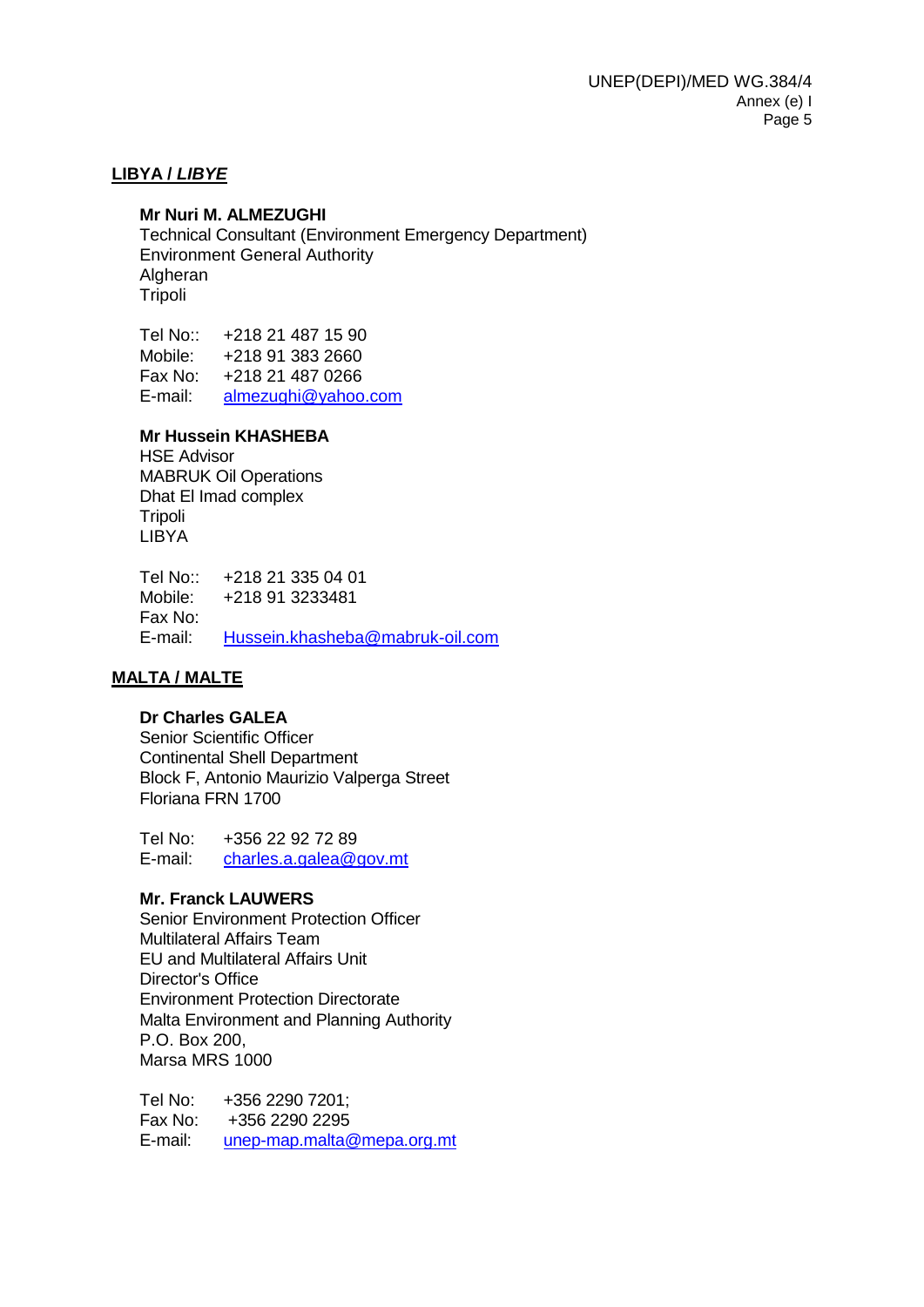UNEP(DEPI)/MED WG.384/4 Annex (e) I Page 6

#### **MONTENEGRO/** *MONTENEGRO*

#### **Ms Ivana BULATOVIĆ**

Advisor in the Department for Nature Protection, Monitoring, Analyses and Reporting Environmental Protection Agency IV Proleterske 19 Podgorica 81 000

Tel No: +382 20 466 514 Mobile: +382 67 22 55 15 Fax No: +382 2 446 587 E-mail: [ivana.bulatovic@epa.org.me](mailto:ivana.bulatovic@epa.org.me)

#### **MOROCCO/** *MAROC*

#### **Mme Nassira RHEYATI**

Ingénieur en Chef Responsable dossier PAM/PNUE Division de la coopération internationale Direction du partenariat de la Communication et de la coopération Département de l'environnement 9 Avenue El Araar, Secteur 16 Hay Ryad Rabat 10100

Tel No: +212 537 57 66 37 Portable: +212 6 66 43 9948 Fax No: +212 537 57 66 38 E-mail: r\_nassira@yahoo.fr [rheyati@environnement.gov.ma](mailto:rheyati@environnement.gov.ma)

#### **Dr Fatima SBAI**

Chef de Service de l'Environnement Département Energie et Mines Quartier administrative B.P. 6208 Agdal 10080 Rabat

Tel No: +212 537 68 84 61 Portable: +212 66 11 607 94 Fax No: +212 537 68 87 31 E-mail: [sbaifatima2000@yahoo.fr](mailto:sbaifatima2000@yahoo.fr) [f.sbai@mem.gov.ma](mailto:f.sbai@mem.gov.ma)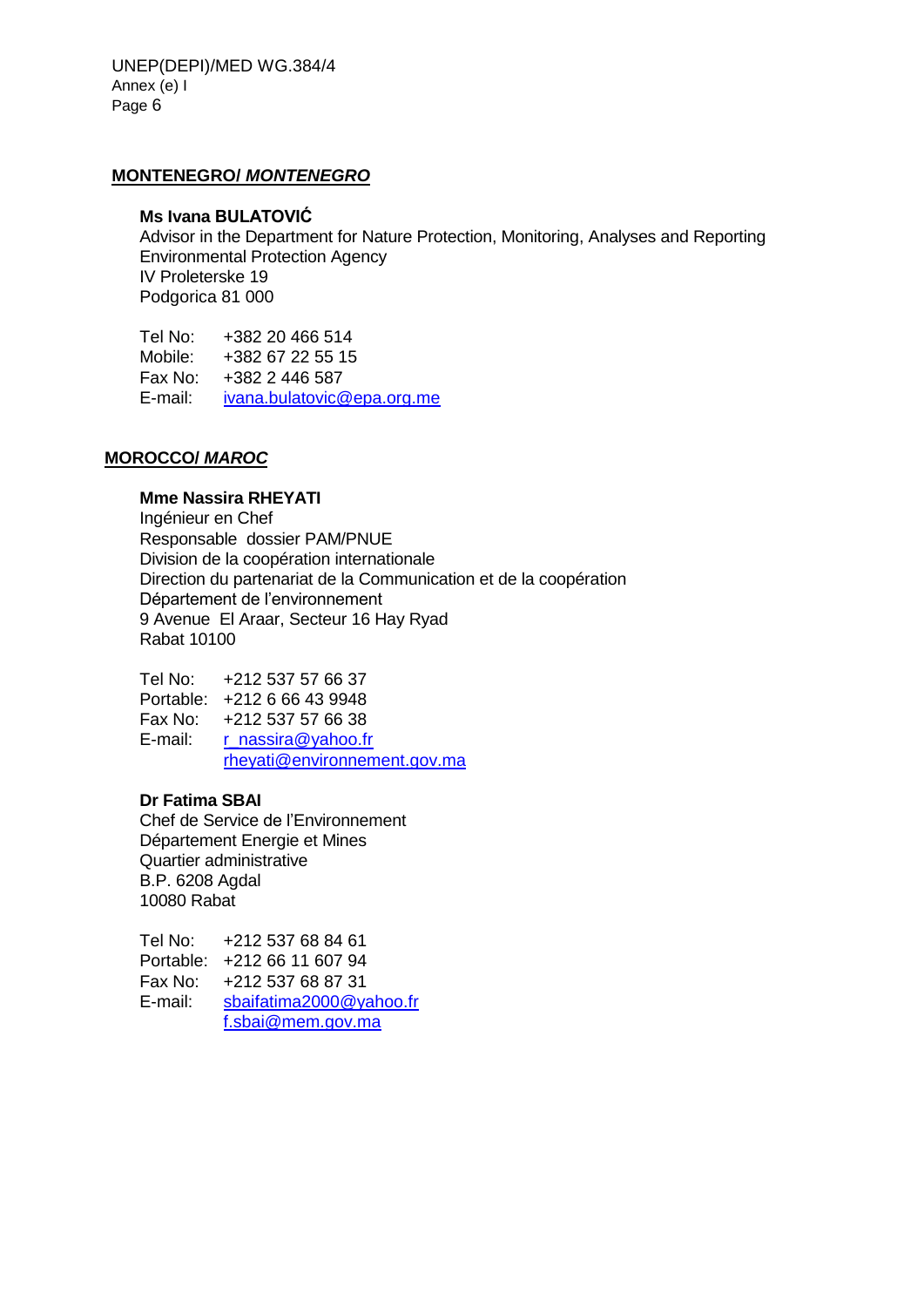#### **SPAIN /** *ESPAGNE*

#### **Mr Jose Manuel GONZALEZ CORBAL**

Head of Area for Coastal Protection Ministry of Agriculture, Food and Environment PL San Juan de la Cruz, S/N Madrid 28071

Tel No: +34 91 597 6128 Mobile: +34 607 169 913 Fax No: +34 91 597 6902 E-mail: [jmgcorbal@magrama.es](mailto:jmgcorbal@magrama.es)

#### **TURKEY /** *TURQUIE*

#### **Ms Derya Didem UGUR**

Environment Engineer, MSc Ministry of Environment and Urbanisation of Turkey General Directorate of Environmental Management Marine and Coastal Management Department C. Çevre ve Şehircilik Bakanlığı Ehlibeyt Mah. 1271 Sok. No:13 Ankara 06520

Tel No: +90 312 586 31 19<br>Mobile: +90 533 235 7837 +90 533 235 7837 Fax No: +90 312 474 03 35 E-mail: [didem.ugur@cevresehircilik.gov.tr](mailto:didem.ugur@cevresehircilik.gov.tr) [d.didemugur@yahoo.com](mailto:d.didemugur@yahoo.com)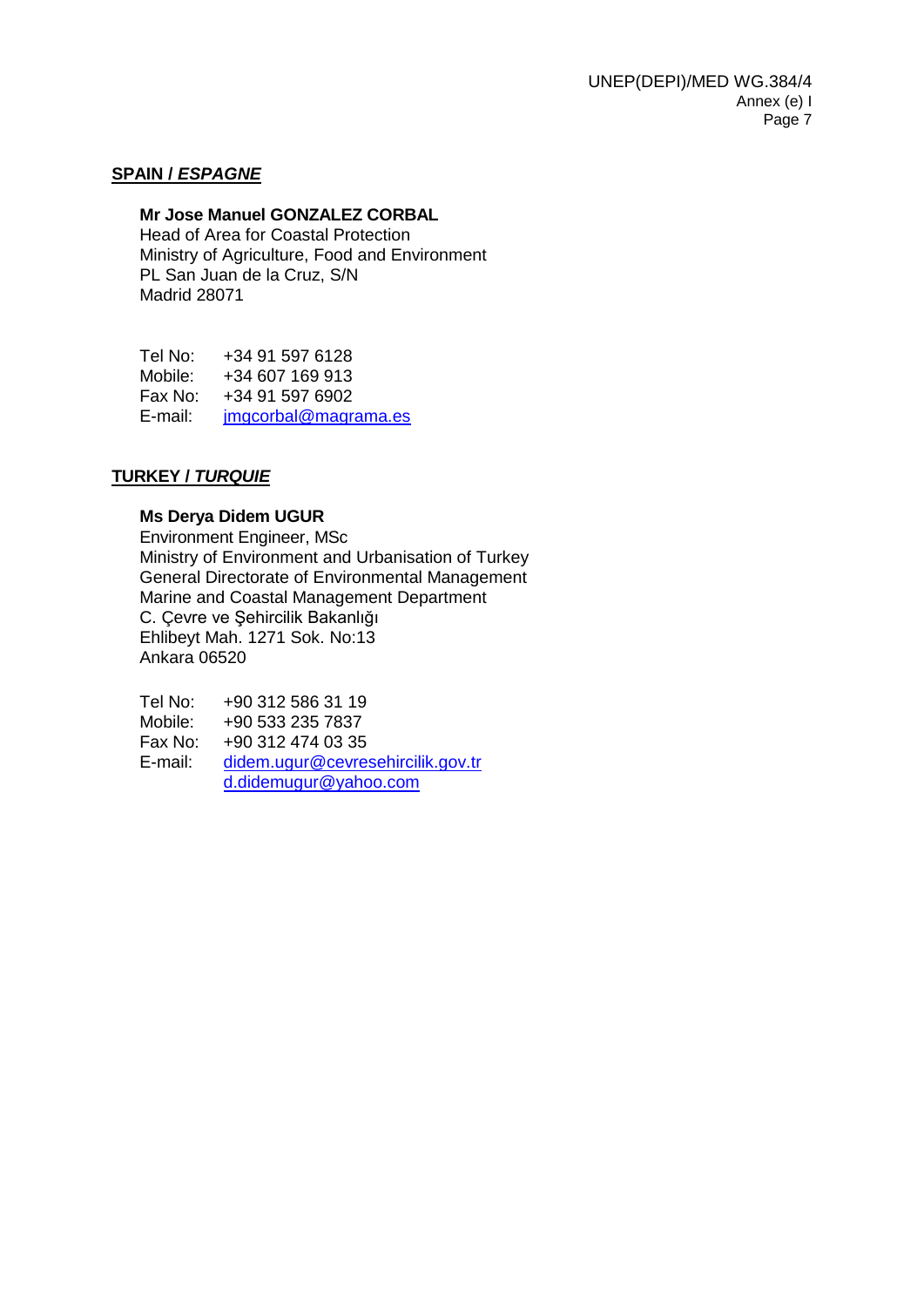#### **INTERNATIONAL ORGANIZATIONS** */ ORGANISATIONS INTERNATIONALS*

#### **IMO- INTERNATIONAL MARITIME LAW INSTITUTE (IMLI)**

**Ms. Elda BELJA** Lecturer / Admissions Officer IMO International Maritime Law Institute (IMLI) P.O. Box 31, MSD 1000 Msida, MALTA

Tel No: +356 21 31 93 43, 21 31 08 16 ext: 107; Fax No: +356 21 34 30 92 E-mail: [elda.belja@imli.org](mailto:ruben.maceda@imli.org)

## **OTHER REGIONAL AGREEMENTS /** *AUTRES ACCORDS REGIONAUX*

#### **OSPAR COMMISSION/BONN AGREEMENT/** *COMMISSION OSPAR / ACCORD DE BONN*

#### **Dr. Maria Luisa RODRIGUEZ LUCAS**

Deputy Secretary OSPAR Commission Victoria House 37-63 Southampton Row London WC1B 4DA UNITED KINGDOM

Tel No: +44 20 7430 5200 Fax No: +44 20 7242 3737 E-mail: [Luisa.RodriguezLucas@ospar.org](mailto:Luisa.RodriguezLucas@ospar.org)

## **MEDITERRANEAN ACTION PLAN PARTNERS / NON-GOVERNMENTAL ORGANIZATIONS /** *PARTENAIRES DU PLAN D'ACTION POUR LA MEDITERRANEE / ORGANISATIONS NON-GOUVERNEMENTALES*

#### **INTERNATIONAL ASSOCIATION OF OIL AND GAS PRODUCERS (OGP)**

## **Mr John A CAMPBELL**

Technical Director International Association of Oil and Gas Producers (OGP) 209-215 Blackfriars Road London SE1 8NL UNITED KINGDOM

Tel No: +44 20 7633 02 72 Fax No: +44 20 7633 23 50 E-mail: [jac@ogp.org.uk](mailto:jac@ogp.org.uk) [John.Campbell@ogp.org.uk](mailto:John.Campbell@ogp.org.uk)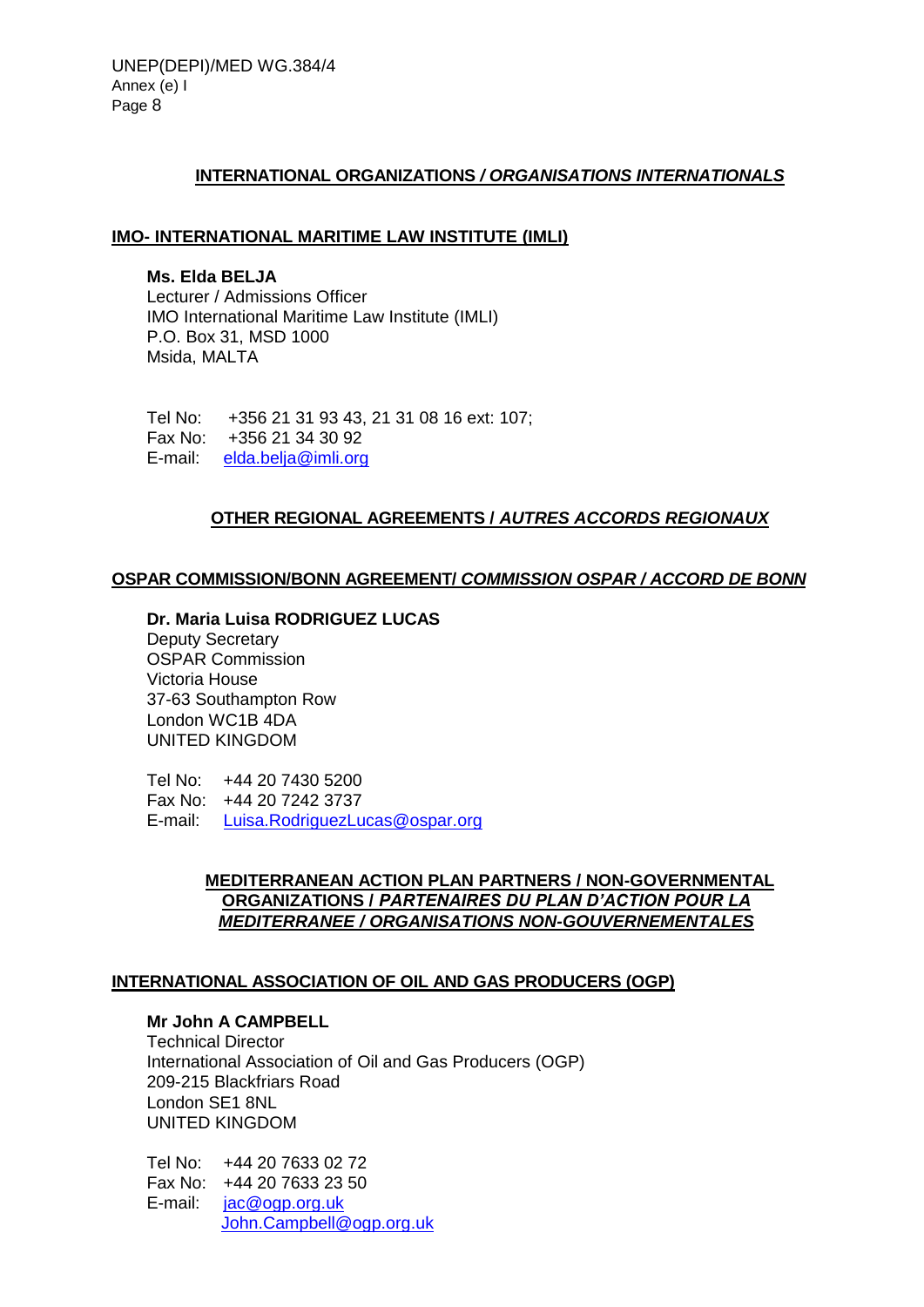#### **THE GLOBAL OIL AND GAS INDUSTRY ASSOCIATION FOR ENVIRONMENTAL AND SOCIAL ISSUES (IPIECA)**

#### **Mr Anton RHODES**

Project Manager Oil Spill Working Group IPIECA 5th Floor209-215 Blackfriars Road London SE1 8NL UNITED KINGDOM

Tel No: +44 207 633 2374 Mobile : +44 75 45 525 610 Fax No: +44 0207 633 2389 E-mail: [anton.rhodes@ipieca.org](mailto:anton.rhodes@ipieca.org)

#### **INSTITUTE FOR SUSTAINABLE DEVELOPMENT AND INTERNATIONAL RELATIONS (IDDRI)**

**Dr. Julien ROCHETTE** Research Fellow Oceans and Coastal Zones IDDRI 27 Rue Saint- Guillaume 75337 Paris Cedex 07 FRANCE

Tel No: +33 1 454 97 672 Fax No: +33 1 45 49 76 85 E-mail: [julien.rochette@iddri.org](mailto:julien.rochette@iddri.org)

#### **OCEANA - PROTECTING THE WORLD'S OCEANS**

#### **Mr. Nicolas FOURNIER**

Office Coordinator / Policy Advisor OCEANA - Protecting The World's Oceans 39 rue Montoyer- 7<sup>th</sup> Floor 1000 Brussels BELGIUM

Tel No: +32 2 513 22 46 Mobile: +32 4 72 60 42 28 E-mail: [nfournier@oceana.org](mailto:nfournier@oceana.org)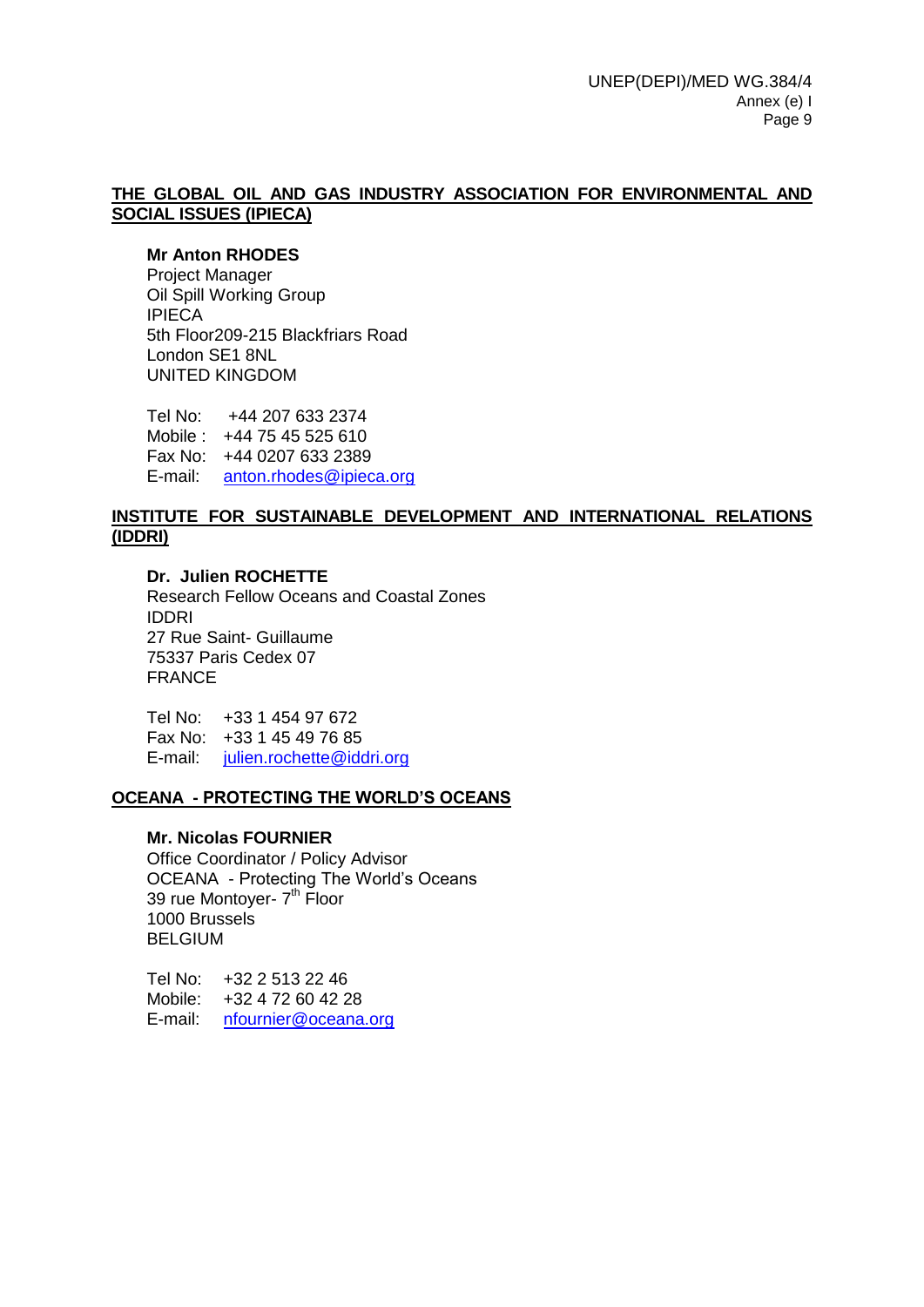## **INTERNATIONAL CENTER OF COMPARATIVE LAW OF THE ENVIRONMENT (CIDCE)/** *CENTRE INTERNATIONAL DE DROIT COMPARE DE L'ENVIRONNEMENT (CIDCE)*

#### **Mr José JUSTE-RUIZ**

Professeur de droit international Universidad de Valencia Avenida de los naranjos s/n 46022 Valencia

Tel No: + 34 963 828553 Fax No: + 34 963 828552 Movil No: + 34 606985454 E-mail: [jose.juste@uv.es](mailto:jose.juste@uv.es)

## **OTHER ORGANIZATIONS /** *AUTRES ORGANISATIONS*

## **DET NORSKE VERITAS (DNV)**

## **Mr Siamack ATAIBI**

Business Development Manager Det Norske Veritas (DNV) - France 69 rue Chevaleret Paris, FRANCE

Tel No: +33 1 44 24 40 18 Mobile: +33 608 772 875 E-mail: [siamack.atiabi@dnv.com](mailto:siamack.atiabi@dnv.com)

## **HEALTH SAFETY EXECUTIVE (HSE), UK**

#### **Mr Steve WALKER**

Head of Strategic Intervention – Energy Division Health Safety Executive (HSE) Lord Cullen House, Fraser Place Aberdeen, AB25 3UB **SCOTLAND** 

Tel No: +44 1224 252 201 Mobile: +44 7768 331 317 Fax No: +44 1224 26 48 E-mail: [Steve.HID.Walker@hse.gsi.gov.uk](mailto:Steve.HID.Walker@hse.gsi.gov.uk)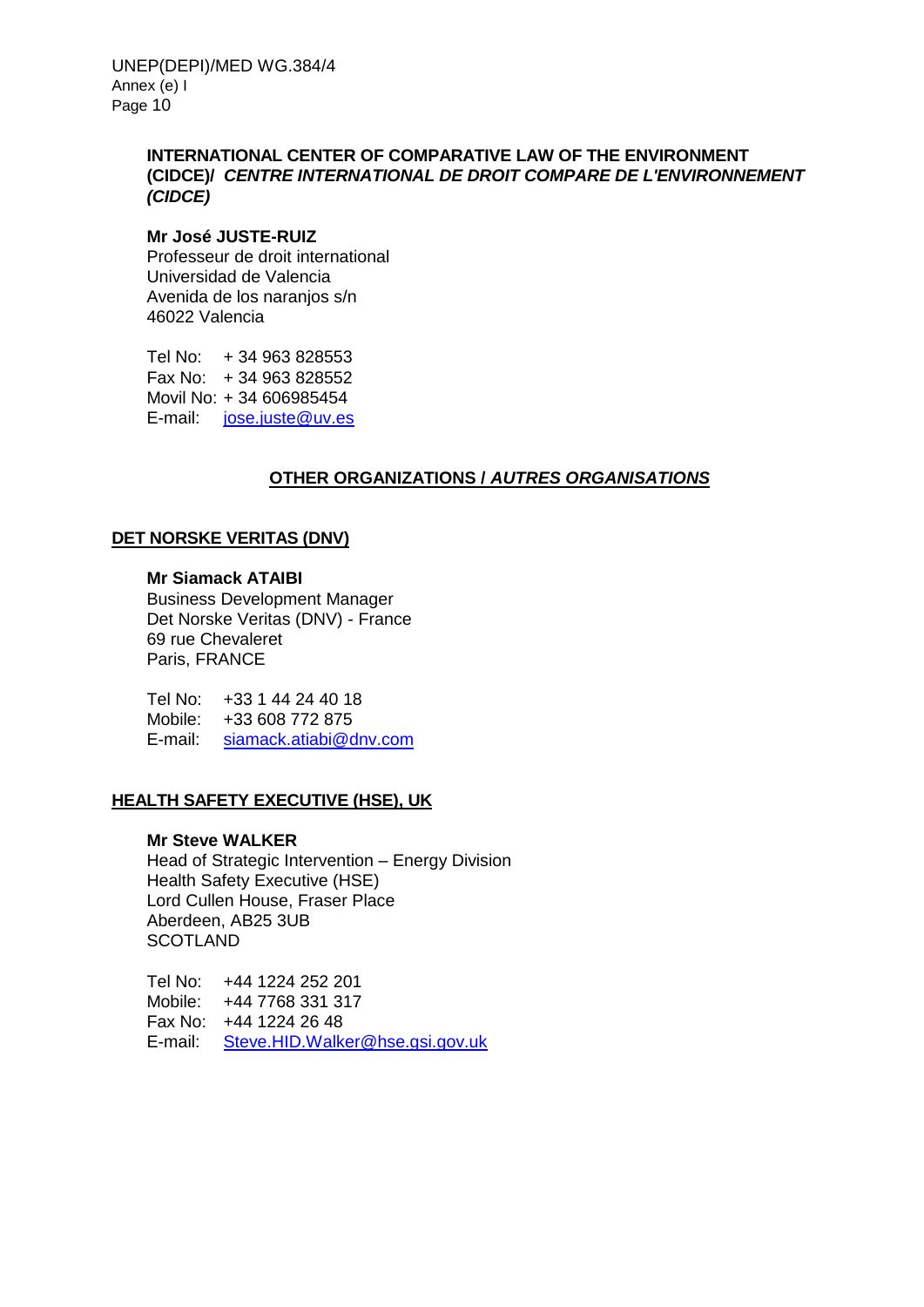#### **NOBLE ENERGY INTERNATIONAL LIMITED**

#### **Mr Terry W MOORE**

Global Emergency Response Manager Noble Energy, Inc. 100 Glenbororough Dr Houston TX 77 067 USA

Tel No: +11 281 943 1509 Mobile: +11 281 881 21 25 E-mail: [terrymoore@nobleenergyinc.com](mailto:terrymoore@nobleenergyinc.com)

#### **Ms. Christiana KENTA**

Environmental and Regulatory Compliance Specialist Noble Energy Internatinal Limited 73 Metochiou 2407 Nicosia **CYPRUS** 

Tel No: +357 22 58 4443 Mobile: +357 97 874 671 Fax No: +357 22 449 208 E-mail: [CKenta@nobleenergyinc.com](mailto:CKenta@nobleenergyinc.com)

#### **Ms Sarah WATSON**

**Director** Watson Energy Consulting Representing Noble Energy International Limited 73 Metochiou 2407 Nicosia **CYPRUS** 

Tel No: +372 54 53 06 24 E-mail: [swatson@watsonenergyconsulting.com](mailto:swatson@watsonenergyconsulting.com)

#### **ENI EXPLORATION AND PRODUCTION**

#### **Mr Alessandro ZAMBELLI**

Emergency Response Manager ENI E & P –Italy Via Emilia 1 San Donato Milanese, 20097 **ITALY** 

Tel No: +39 02 520 313 06 Mobile: +39 3498 307 558 Fax No: +39 02 5204 1900 E-mail: [alessandro.zambelli@eni.com](mailto:ALESSANDRO.ZAMBELLI@ENI.COM)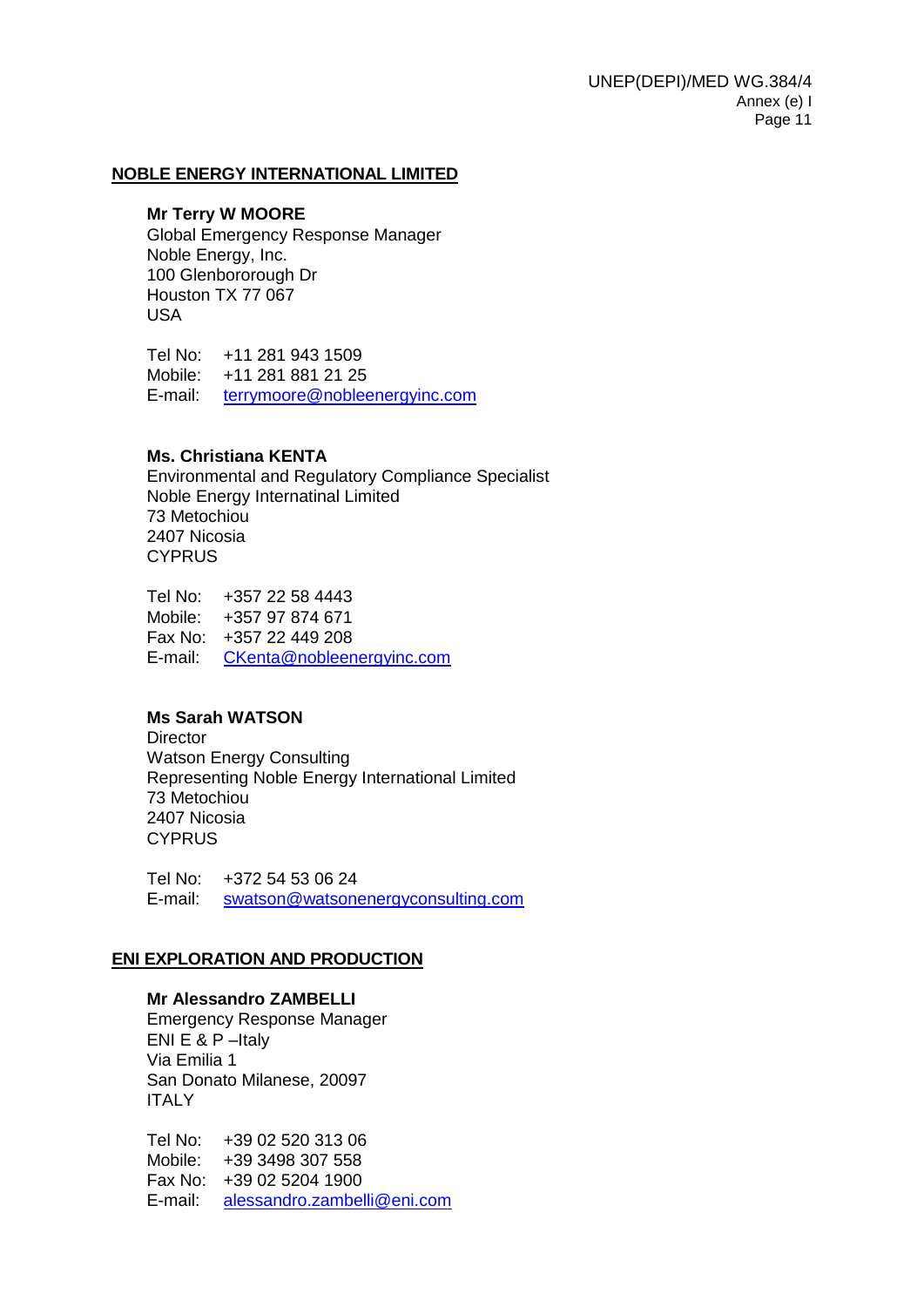UNEP(DEPI)/MED WG.384/4 Annex (e) I Page 12

#### **ENI EXPLORATION AND PRODUCTION (cont).**

#### **M Ramzi FOUZAI**

Hse Manager ENI Tunisia Rue de la Lac de Côme, Immeuble IRIS Les berges du Lac Tunis 1053 TUNISIA

Tel No: +216 71 108 899 Mobile: +216 21 424 294 Fax No: +216 71 655 083 E-mail: [ramzi.fouzai@enitunisia.eni.it](mailto:ramzi.fouzai@enitunisia.eni.it)

#### **CONFERENCE INTERPRETERS /** *INTERPRETES DE LA CONFERENCE*

#### **ESTA LINGUA LTD**

#### **Ms. Carmen DE GAETANO Ms. Marie WAGNER**

Esta Lingua Ltd Business Studio, Block 2 Ċensu Scerri Street Tigné, Sliema SLM 3064 **Malta** 

Tel No: +356) 2133 5330 Email: [info@estalingua.com](mailto:info@estalingua.com)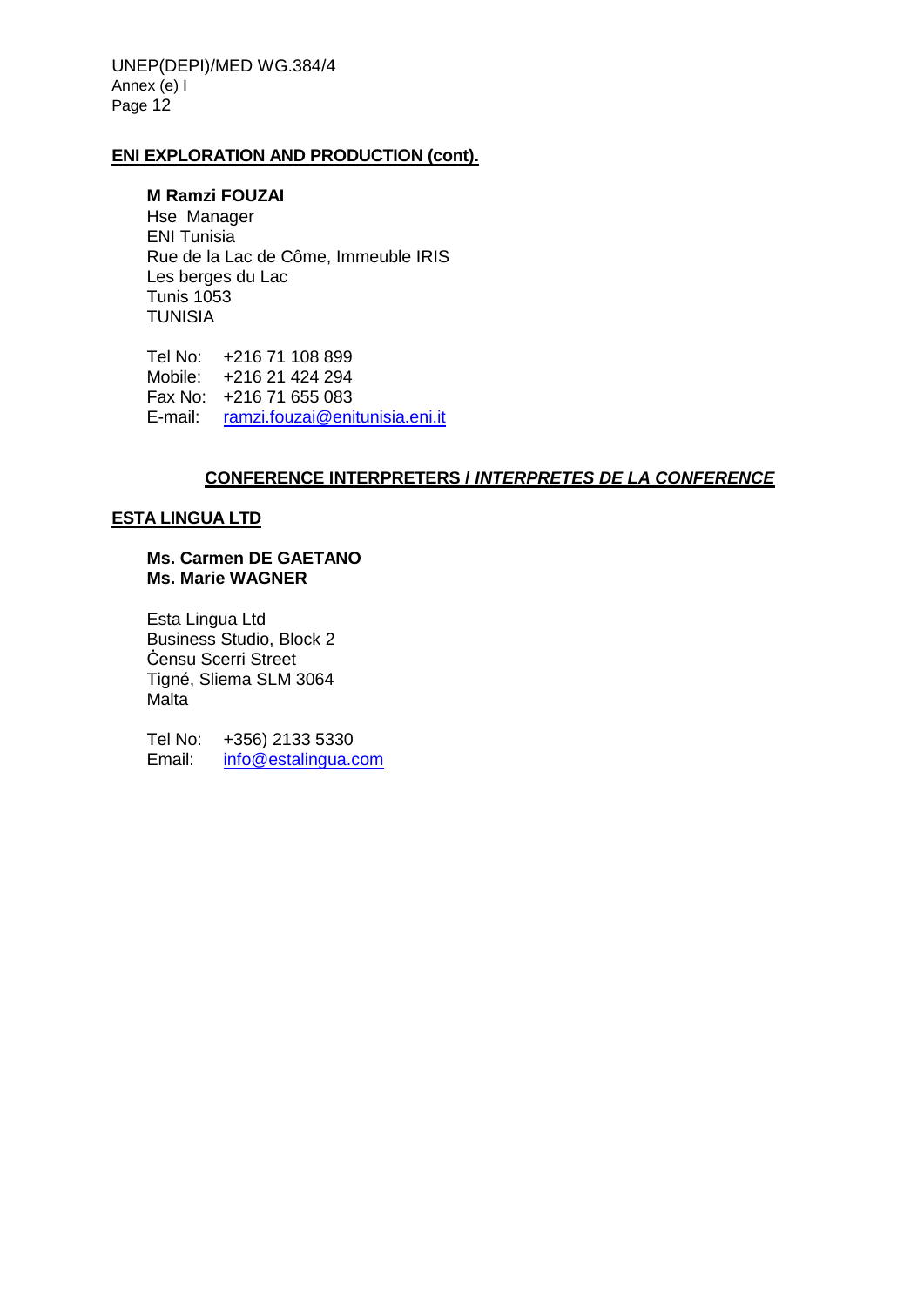## **SECRETARIAT /** *SECRETARIAT*

#### **UNEP / CO-ORDINATING UNIT FOR THE MEDITERRANEAN ACTION PLAN (MAP)/**  *PNUE / UNITE DE COORDINATION DU PLAN D'ACTION POUR LA MEDITERRANEE (PAM)*

#### **Ms Maria Luisa SILVA MEJIAS**

Executive Secretary and Co-ordinator Email: [maria.luisa.silva@unepmap.gr](mailto:maria.luisa.silva@unepmap.gr)

#### **Mr Habib ELHABR**

Deputy Coordinator Email: [habib.elhabr@unepmap.gr](mailto:habib.elhabr@unepmap.gr)

Mediterranean Action Plan 48, Vassileos Konstantinou Avenue 116 35 Athens **GREECE** 

Tel No: +30 210 727 31 01 Mobile: +30 69 57 834 596 Fax No: +30 210 7253196/7

#### **REGIONAL MARINE POLLUTION EMERGENCY RESPONSE CENTRE FOR THE MEDITERRANEAN SEA (REMPEC) /** *CENTRE REGIONAL MEDITERRANEEN POUR L'INTERVENTION D'URGENCE CONTRE LA POLLUTION MARINE ACCIDENTELLE (REMPEC)*

#### **Mr. Frederic HEBERT**

**Director** Email: [fhebert@rempec.org](mailto:fhebert@rempec.org)

#### **Mr. Jonathan PACE**

Senior Programme Officer Email: [jpace@rempec.org](mailto:jpace@rempec.org)

#### **Mr. Gabino GONZALEZ**

Programme Officer (OPRC) Email: [ggonzalez@rempec.org](mailto:ggonzalez@rempec.org)

#### **Ms. Souade NASSERI**

Junior Programme Officer Email: [snasseri@rempec.org](mailto:snasseri@rempec.org)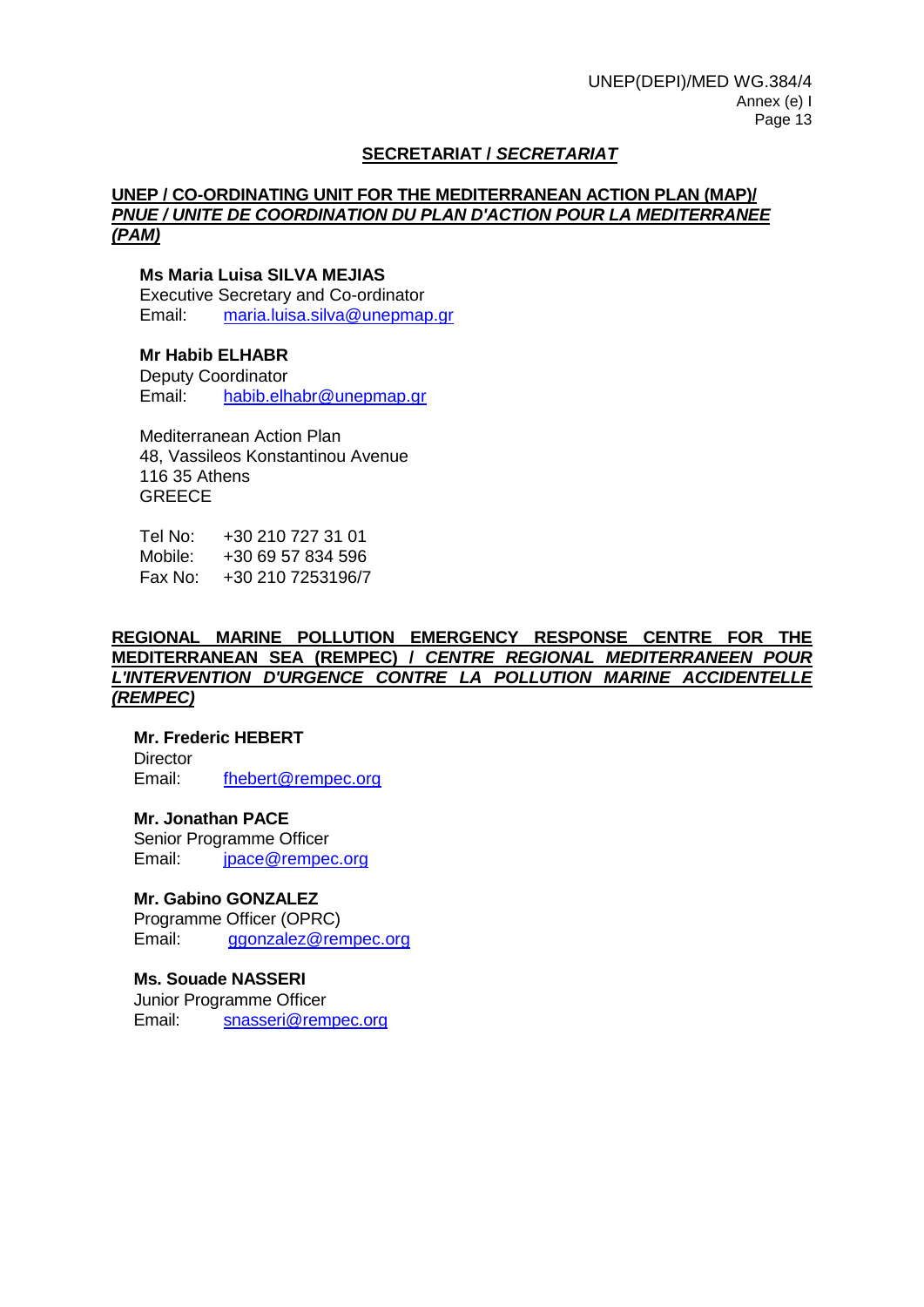UNEP(DEPI)/MED WG.384/4 Annex (e) I Page 14

## **SECRETARIAT /** *SECRETARIAT (Cont.)*

## **Mr. Christopher SACCO**

Administrative/Financial Assistant Email: [csacco@rempec.org](mailto:csacco@rempec.org)

#### **Ms. Amanda BONAVIA**

Secretary/Administrative Assistant Email: [mbonavia@rempec.org](mailto:mbonavia@rempec.org)

## **Mr Mario BONNELLO**

Technical Assistant Logistics

REMPEC Maritime House Lascaris Wharf Valletta VLT 1921 , MALTA

Tel: +356 21 33 72 96/7/8<br>Fax: +356 21 33 99 51 +356 21 33 99 51 E-mail: [rempec@rempec.org](mailto:rempec@rempec.org)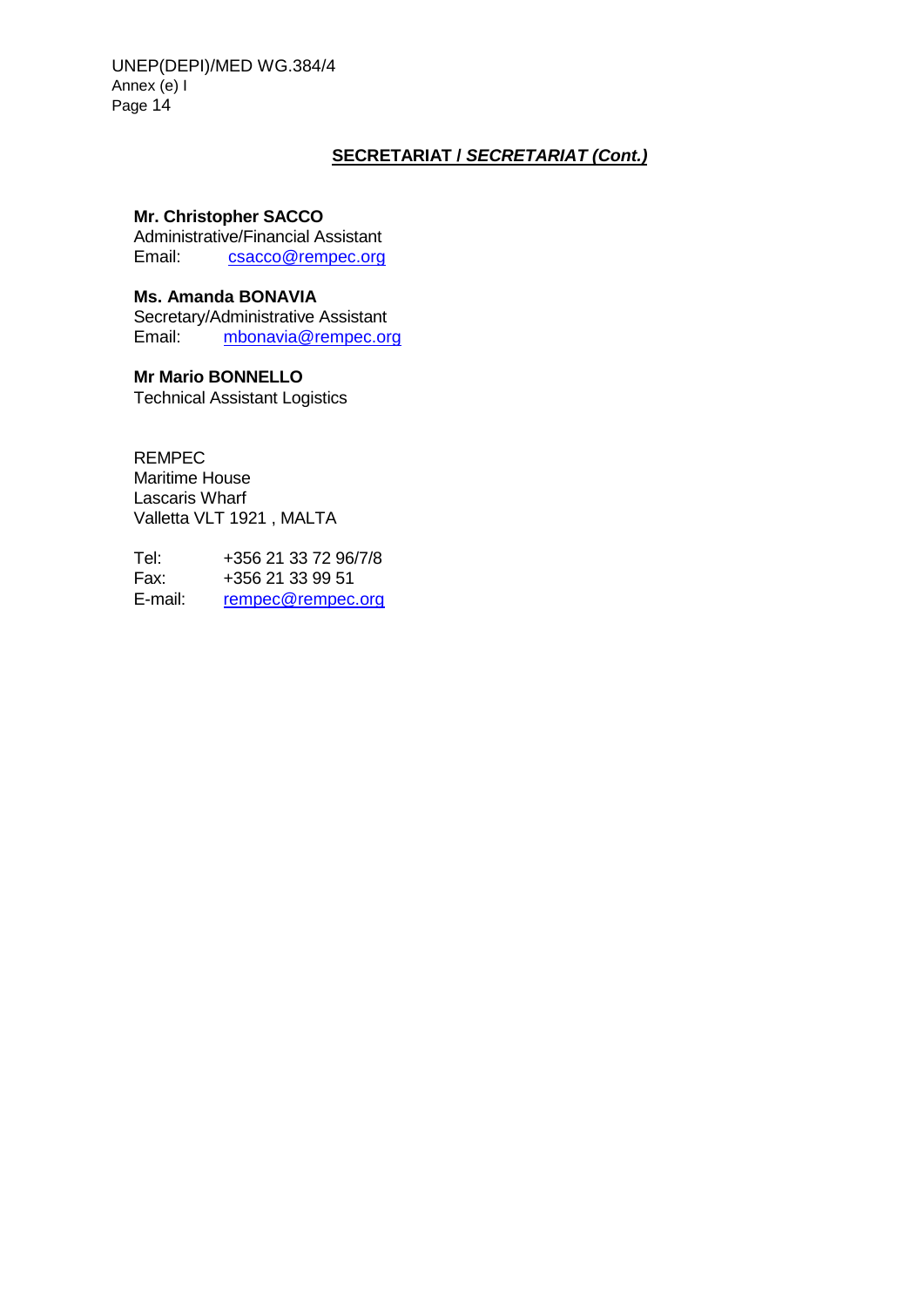## **ANNEX II**

## **ANNOTATED AGENDA**

#### **Introduction**

The 1<sup>st</sup> Offshore Protocol Working Group Meeting has been convened in Malta between the 13 and 14 June 2013, pursuant to the Decision IG.20/12 of the 17th Ordinary Meeting of the Contracting Parties to the Barcelona Convention (Paris, France, 8-10 February 2012).

The principal objectives of the Meeting will be:

- 1. To examine recognized international best practices and regulations relevant to the implementation of the Offshore Protocol;
- 2. To share experience on existing practical measures in place in the Mediterranean countries with regard to Offshore activities,
- 3. To provide recommendations in view of the drafting of the Action Plan requested by Decision IG.20/12

All Mediterranean Action Plan (MAP) Focal Points have been invited to nominate jointly and in consultation with all national authorities concerned their representatives in the Meeting. The participation in national delegations of observers representing the oil offshore exploration and production industries has been strongly encouraged. The invitation to attend the Meeting was also extended to the specialized agencies of the United Nations, other governmental and non-governmental organizations, as well as to the international professional organizations and associations whose activities are relevant for the work of the Offshore Protocol Working Group.

In order to assist the Meeting in its work, the Secretariat prepared the following annotations to the proposed provisional agenda of the Meeting.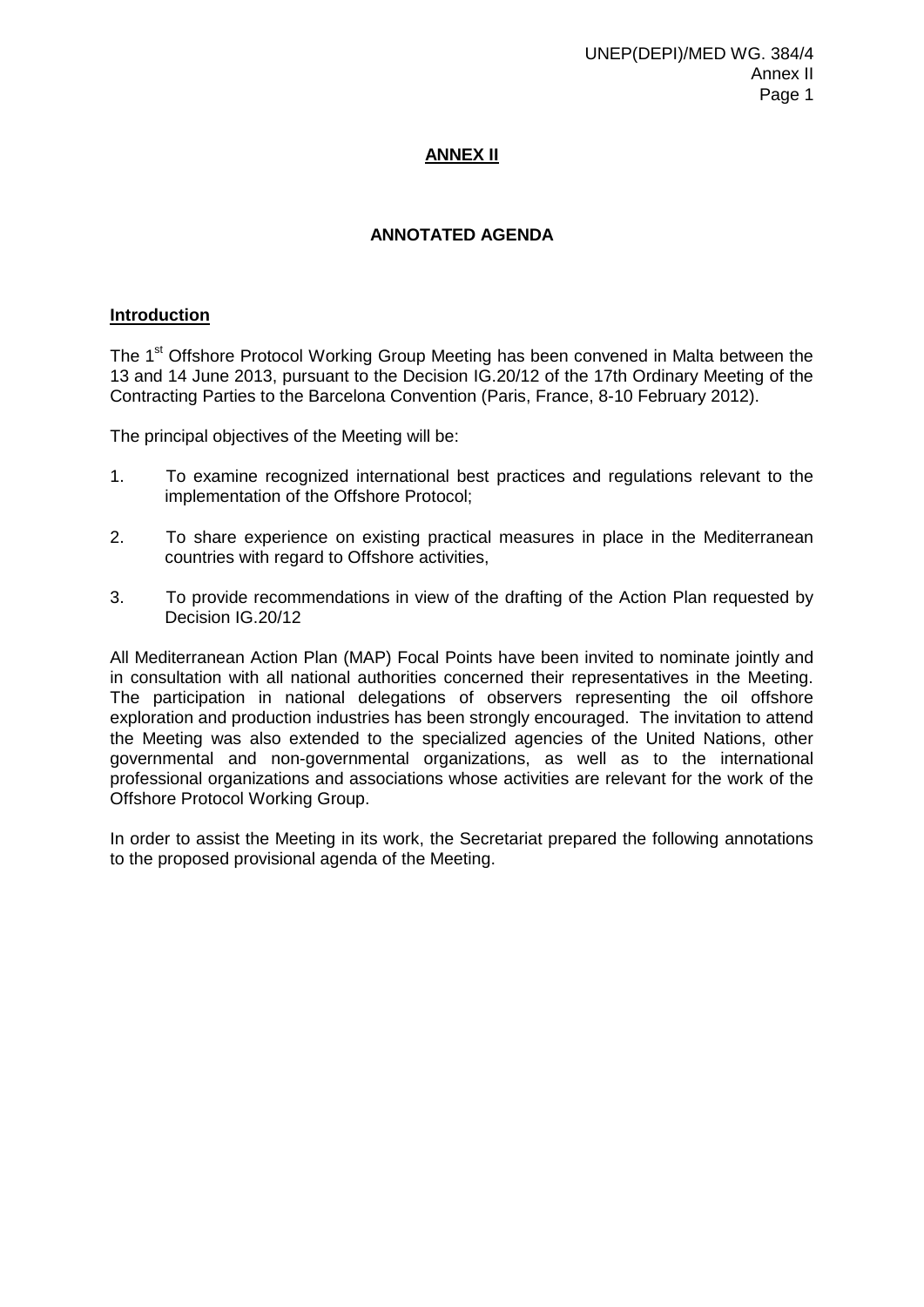UNEP(DEPI)/MED WG. 384/4 Annex II Page 2

## *Day I: 13th June 2013*

#### **08.30–09.00 Registration**

#### **09.00 - 09.45 Agenda item1 Opening**

The 1<sup>st</sup> Offshore Protocol Working Group Meeting will be opened on Thursday, 13<sup>th</sup> June 2013 at 09.00 hours and is expected to close on Friday,  $14<sup>th</sup>$  June 2013 at 17.30hrs.

Ms Maria Luisa Silva Mejias, Executive Secretary and Co-ordinator of the United Nations Environment Programme - Mediterranean Action Plan (UNEP/MAP) and Mr. Frederic Hebert, Director of the Regional Marine Pollution Emergency Response Centre for the Mediterranean Sea (REMPEC) will open the Meeting.

#### **Agenda Item 2 Organization of the Meeting**

The Director of REMPEC will recall the functions of the meetings of the Parties to the Offshore Protocol according to Article 30 of the Protocol.

The annotated agenda presented in the current document will be proposed for adoption by the Offshore Protocol Working Group Meeting. The Meeting will also be invited to agree on the timetable to carry out its work.

The working languages of the Meeting will be English and French. Simultaneous English/French/English interpretation will be provided during the Meeting. All working documents will be available in both official languages of UNEP/MAP, i.e. in English and in French. Information documents will be available in their original language unless a translation has been provided in the second working language.

#### **Agenda Item 3 Presentation of the Offshore Protocol**

The Director of REMPEC will present the Protocol for the Protection of the Mediterranean Sea against Pollution Resulting from Exploration and Exploitation of the Continental Shelf and the Seabed and its Subsoil (Offshore Protocol) to the Convention for the Protection of the Marine Environment and the Coastal Region of the Mediterranean (Barcelona Convention).

#### **09.45 - 10.15 Agenda Item 4 Overview of offshore activities in the Mediterranean region**

The Secretariat will provide an overview of offshore activities in the Mediterranean region. The presentation will be based on data made available by Clarkson Research. A set of publications and maps from Clarkson Research will be made available to the participants of the Meeting.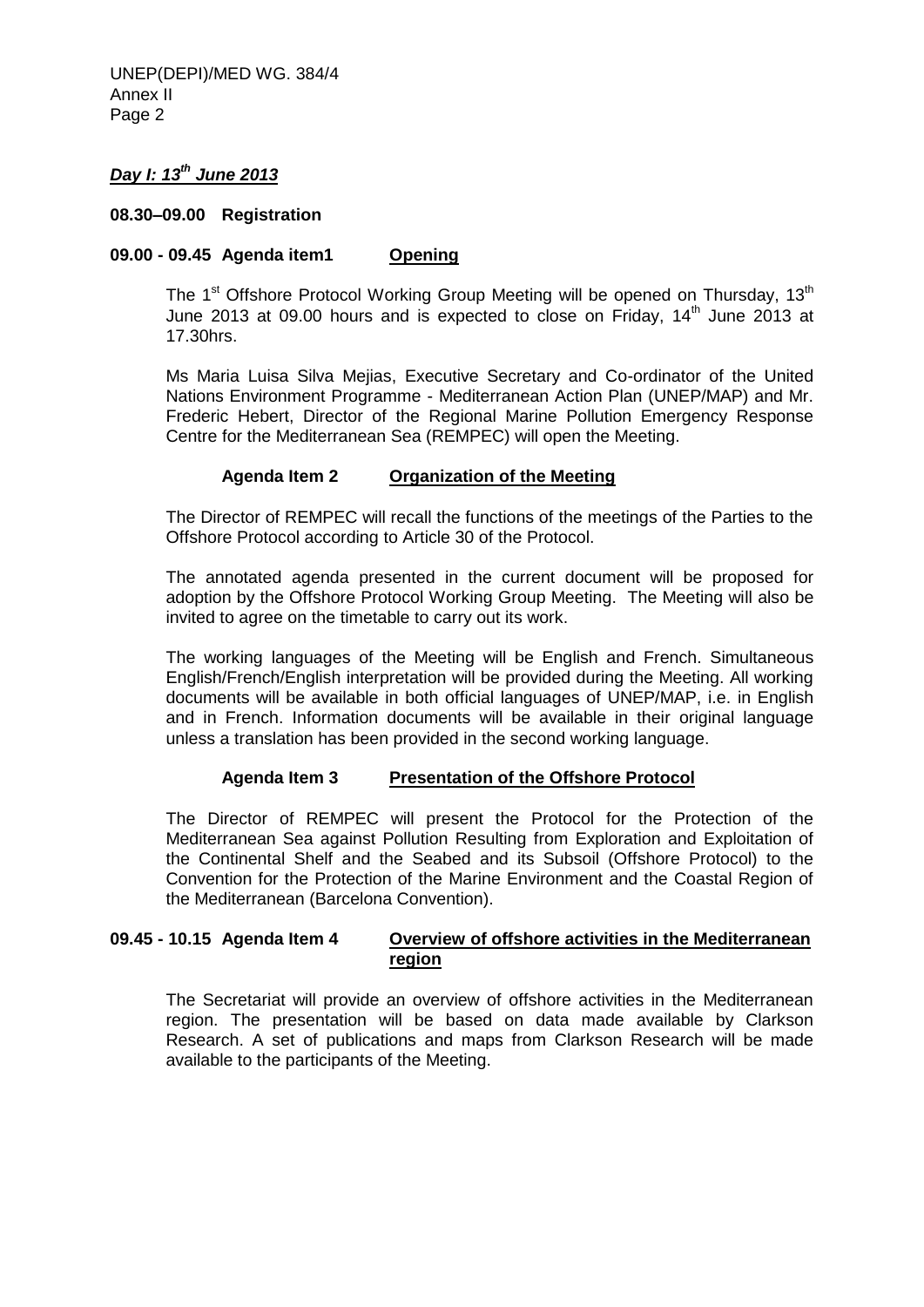**The Meeting will be invited** to comment and take note of the information provided.

#### **10.15 - 10.45 Coffee break**

## **10.45 - 11.30 Agenda Item 5 Types of installation & related risks for offshore activities**

Taking into consideration Article 1 of the Protocol on Definitions, the representative of the International Association of Oil and Gas Producers (OGP), Mr John Campbell, will introduce the different types of installation and related risks of offshore activities.

**The Meeting will be invited** to comment and take note of the information provided.

#### **11.30 - 12.00 Agenda Item 6 Overview of players and synergies**

The representative of OGP will continue his introduction providing an overview of the main players involved in offshore activities. He will emphasise their role, and interaction.

**The Meeting will be invited** to comment and take note of the information provided.

**12.00 - 13.00 Lunch**

#### **13.00 - 13.45 Agenda Item 7 EU regulatory framework in the field of offshore activities**

In accordance with Article 30.2.h of the Protocol, the Parties shall "*facilitate the implementation of policies and the achievement of the objectives referred in Section V (Cooperation), in particular the harmonization of national and European Community legislation*". In this context, a presentation of the regulatory regime in the EU and its latest developments will be introduced by a representative from the European **Commission** 

**The Meeting will be invited** to comment and take note of the information provided.

#### **13.45 - 14.30 Agenda Item 8 OSPAR's actions and measures in the field of offshore activities**

According to Article 23, paragraph 2 of the Protocol, "*the Parties, shall, as soon as possible, endeavour to harmonize their laws and regulations with the International rules, standards and recommended practices and procedures*". In view of considering existing rules, standards, practices and procedures from other regions with experience in the matter, the representative of the Convention for the Protection of the Marine Environment of the North-East Atlantic (OSPAR Convention), Dr. Maria Luisa Rodriguez Lucas, Deputy Secretary of the OSPAR Commission, will introduce OSPAR's actions and measures in the field of offshore activities.

**The Meeting will be invited** to comment and take note of the information provided.

#### **14.30 - 15.00 Agenda Item 9 Offshore regulation and practice in UK**

To continue on the review of existing rules, standards, practices and procedures from other regions, Mr Stephen Walker, Head of Strategic Intervention – Energy Division,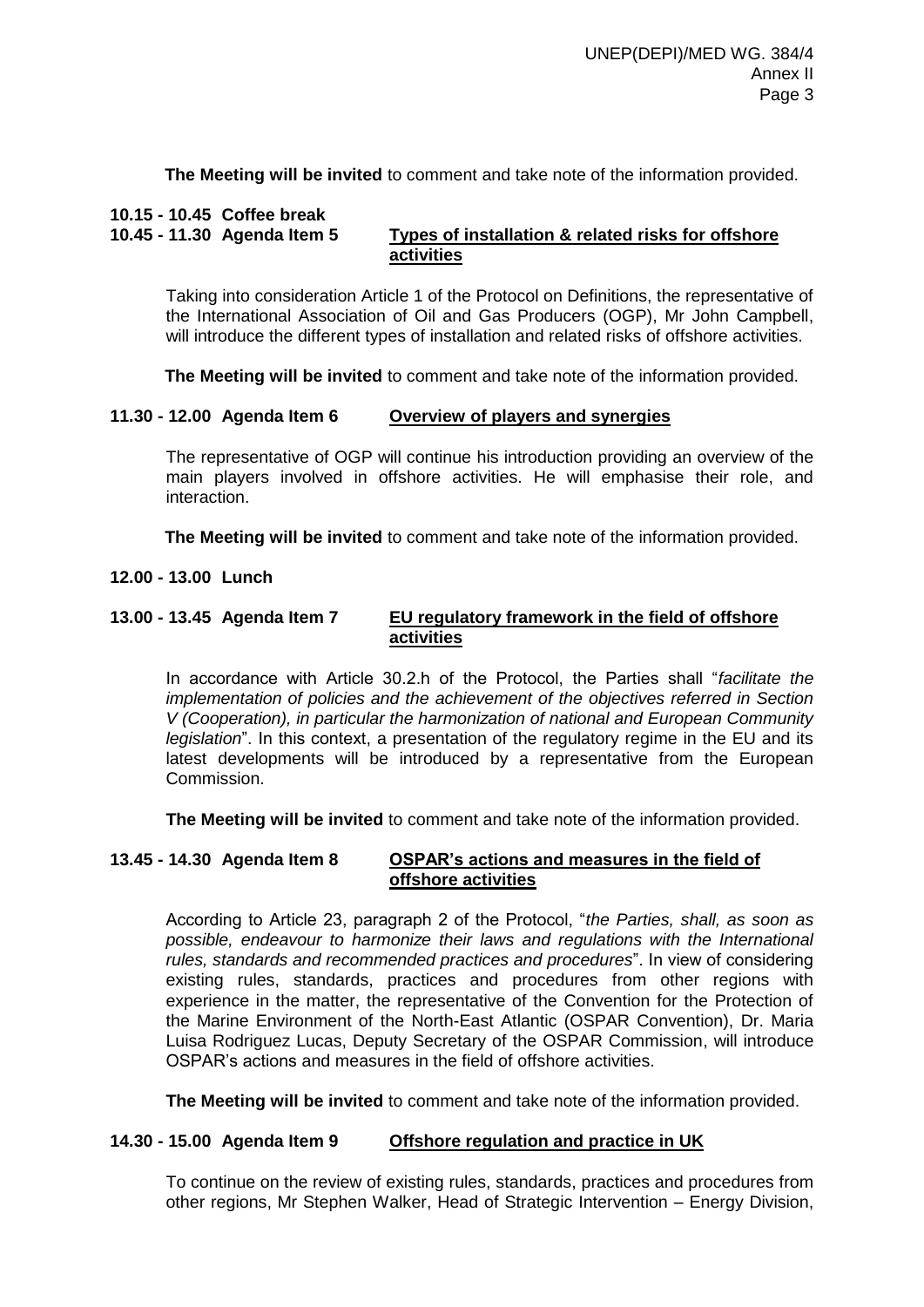Health Safety Executive (HSE), United Kingdom, will introduce the Offshore regulations in place in the United Kingdom.

**The Meeting will be invited** to comment and take note of the information provided.

#### **15.00 - 15.30 Agenda Item 10 Offshore regulation and practice in Italy**

With a view to considering Mediterranean coastal States' rules, standards, practices and procedures, the representative of the Ministry of Economic Development of Italy will introduce the Offshore regulations in place in Italy.

**The Meeting will be invited** to comment and take note of the information provided.

#### **15.30 - 16.00 Coffee break**

## **16.00 - 16.45 Agenda Item 11 How to satisfy national regulations in different countries?**

According to Article 4 of the Protocol, "*all activities in the Protocol Area shall be subject to the prior written authorization for exploration or exploitation from the competent authority. […] Such authorization shall be granted in accordance with the appropriate procedure, as defined by the competent authority*". In this context, the representatives of Noble Energy, Mr Clinton Glen Boman, Director, Environment Health & Safety, Global Emergency Response and Ms Sarah Watson, Director, Watson Energy Consulting will present the approach of the company to satisfy national regulations in different countries.

**The Meeting will be invited** to comment and take note of the information provided.

#### **16.45 - 17.30 Agenda Item 12 Offshore installation verification**

According to Article 15 of the Protocol, "*the Contracting Parties with whose jurisdiction activities are envisaged or are being carried out shall ensure that safety measures are taken with regards to the design, construction, placement, equipment, marking, operation and maintenance of installations."* In this respect, the representative of Det Norske Veritas (DNV), Mr Simack Ataibi, Business Development Manager, will introduce the experience of DNV in offshore installations verification.

**The Meeting will be invited** to comment and take note of the information provided.

## *Day II: 14th June 2013*

## **09.00 – 15.00 Agenda Item 13-15 Panel Discussion: Authorization, Control of operations and Human element**

Mr. Walker (Health Safety Executive (HSE), United Kingdom) will moderate the discussion through specific questions to the participants of the Meeting and to the panel composed of representatives from the Italian Ministry of Economic Development, Mabruk Oil Operations, OGP, Noble Energy and DNV.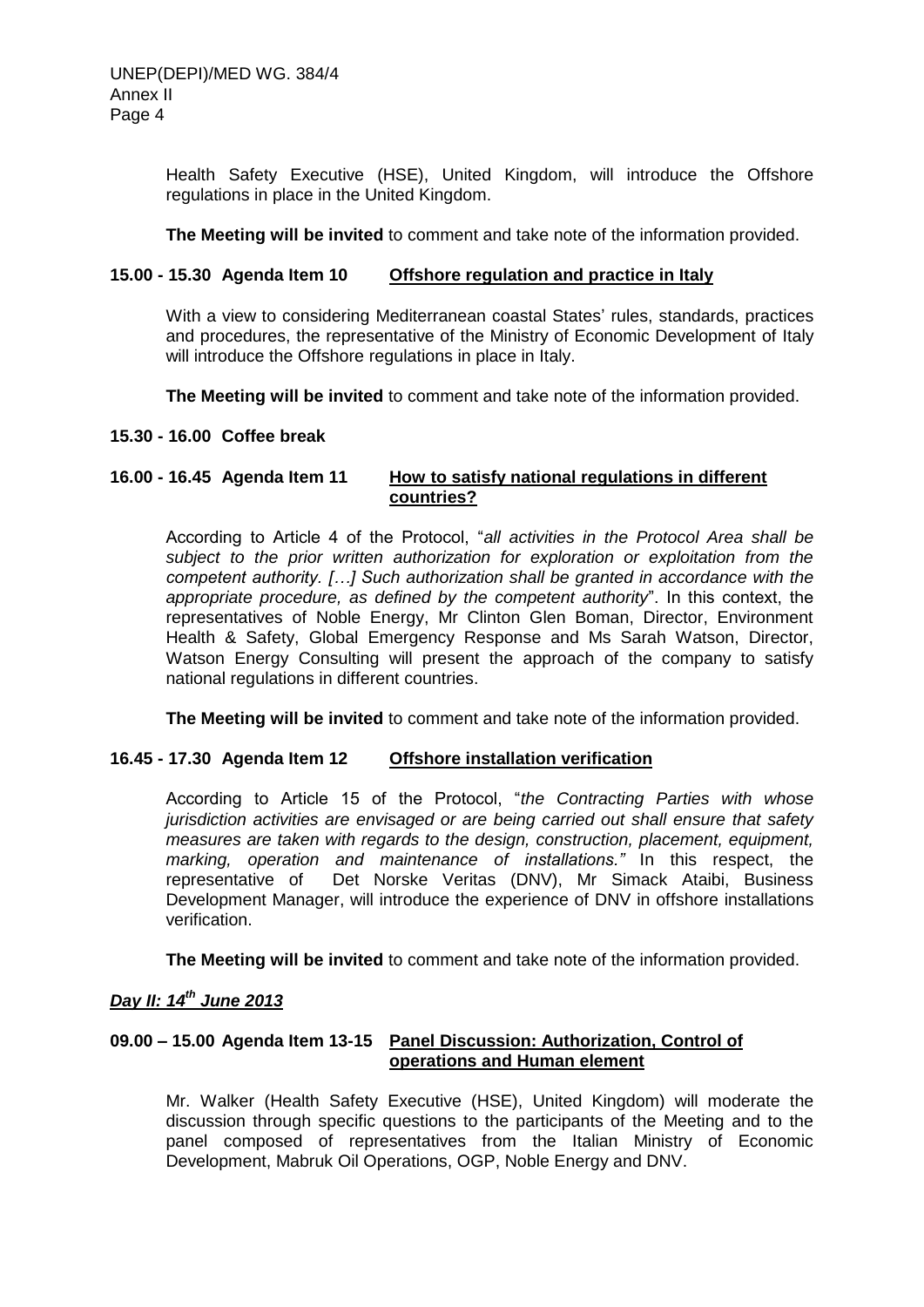**The Meeting participants will be invited** to actively participate in the discussion by sharing their experiences and raising relevant questions.

#### **15.30 – 17.00 Agenda Item 16 Panel Discussion: Operational discharges**

Dr. Rodriguez (OSPAR Convention) will moderate the discussion through specific questions to the participants of the Meeting and to the panel composed of representatives from the Programme for the Assessment and Control of Pollution in the Mediterranean Region (MED POL), Noble Energy and REMPEC.

**The Meeting participants will be invited** to actively participate in the discussion by sharing their experiences and raising relevant questions.

#### **17.00 – 17.30 Agenda Item 17 Conclusions and recommendations**

The Director of REMPEC will address the Meeting and highlight the main conclusions and recommendations from the 1<sup>st</sup> Offshore Protocol Working Group Meeting.

**The Meeting will be invited to consider, discuss, and agree upon** a set of recommendations to be considered for the preparation of the  $2<sup>nd</sup>$  Offshore Protocol Working Group Meeting.

#### **17.30 Agenda Item 18: Closure of the Meeting**

The Meeting is expected to be closed by the Director of REMPEC at 17.30 hours on Friday, 14 June 2013.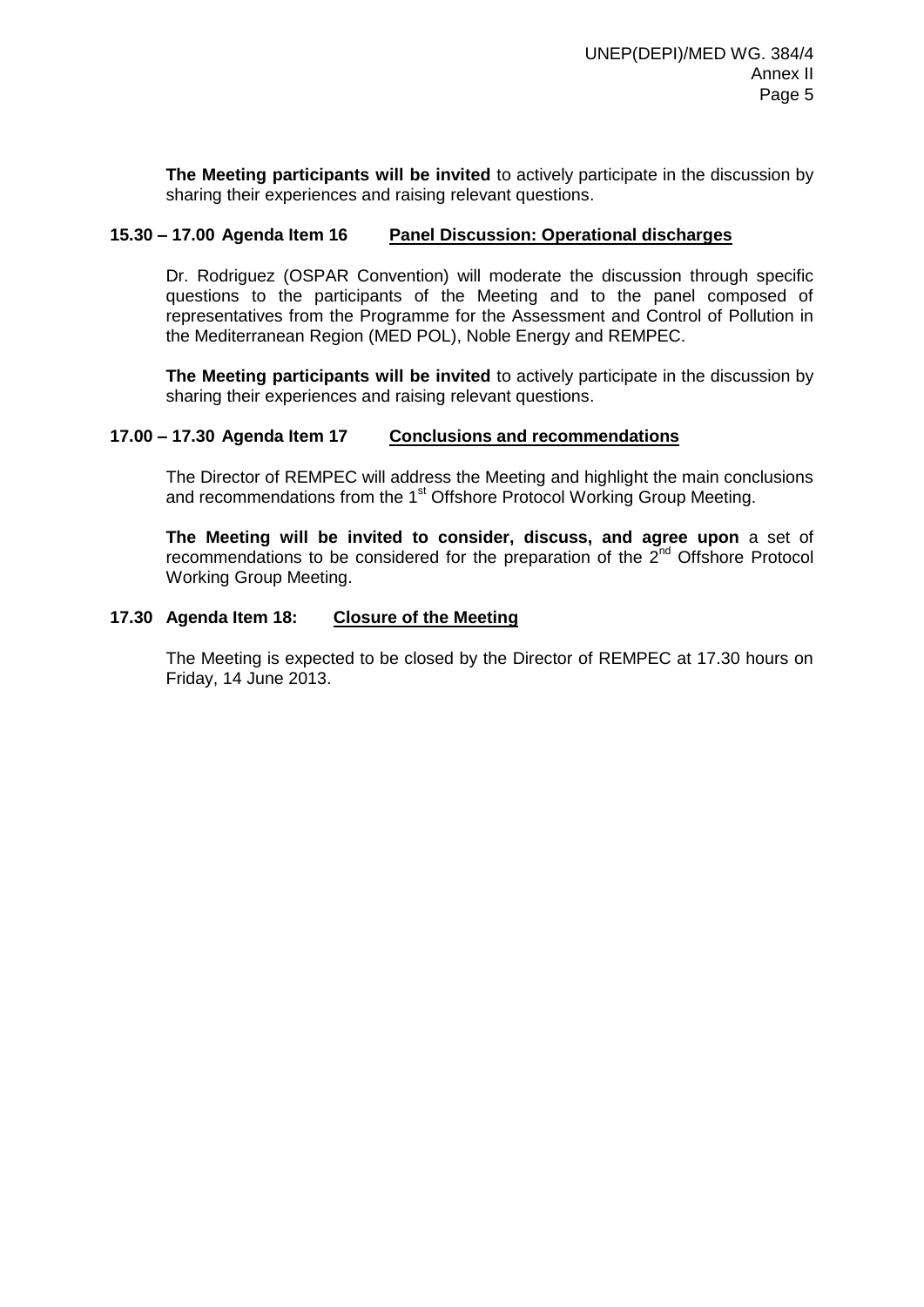## **Timetable**

| Day I: Thursday, 13 June 2013 |                                          |                                                                     |  |  |
|-------------------------------|------------------------------------------|---------------------------------------------------------------------|--|--|
| $08.30 - 09.00$               | <b>Registration of the participants.</b> |                                                                     |  |  |
|                               | Agenda Item 1                            | Opening                                                             |  |  |
| $09.00 - 09.45$               | Agenda Item 2                            | Organization of the Meeting                                         |  |  |
|                               | Agenda Item 3                            | Presentation of the Offshore Protocol                               |  |  |
| $09.45 - 10.15$               | Agenda Item 4                            | Overview of offshore activities in the Mediterranean region         |  |  |
| $10.15 - 10.45$               | Coffee break                             |                                                                     |  |  |
| $10.45 - 11.30$               | Agenda Item 5                            | Types of installation & related risks for offshore activities       |  |  |
| $11.30 - 12.00$               | Agenda Item 6                            | Overview of players and synergies                                   |  |  |
| 12.00 - 13.00                 | Lunch                                    |                                                                     |  |  |
| 13.00 - 13.45                 | Agenda Item 7                            | EU regulatory framework in the field of offshore activities         |  |  |
| $13.45 - 14.30$               | Agenda Item 8                            | OSPAR's actions and measures in the field of offshore<br>activities |  |  |
| 14.30 - 15.00                 | Agenda Item 9                            | Offshore regulation and practice in UK                              |  |  |
| 15.00 - 15.30                 | Agenda Item 10                           | Offshore regulation and practice in Italy                           |  |  |
| 15.30 - 16.00                 | <b>Coffee break</b>                      |                                                                     |  |  |
| 16.00 - 16.45                 | Agenda Item 11                           | How to satisfy national regulations in different countries?         |  |  |
| 16.45 - 17.30                 | Agenda Item 12                           | Offshore installation verification                                  |  |  |

| Day II: Friday, 14 June 2013 |                |                                          |  |
|------------------------------|----------------|------------------------------------------|--|
| $09.00 - 10.30$              | Agenda Item 13 | Panel Discussion: Authorization          |  |
| $10.30 - 11.00$              | Coffee break   |                                          |  |
| $11.00 - 12.30$              | Agenda Item 14 | Panel Discussion: Control of operations  |  |
| $12.30 - 13.30$              | Lunch          |                                          |  |
| $13.30 - 15.00$              | Agenda Item 15 | Panel Discussion: Human element          |  |
| 15.00 - 15.30                | Coffee break   |                                          |  |
| $15.30 - 17.00$              | Agenda Item 16 | Panel Discussion: Operational discharges |  |
| $17.00 - 17.30$              | Agenda Item 17 | Conclusions and recommendations          |  |
| 17.30                        | Agenda Item 18 | Closure of the Meeting                   |  |